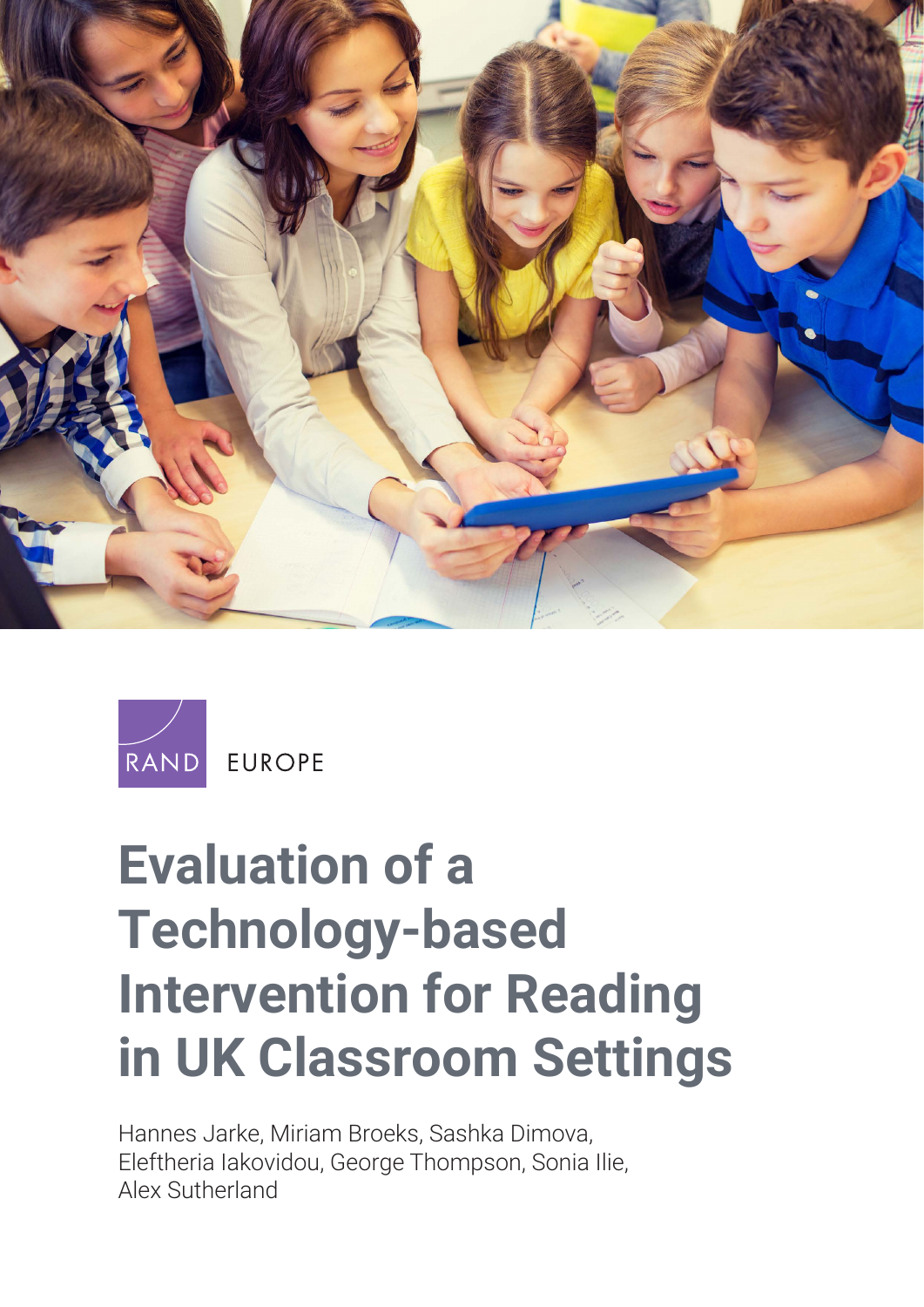Microsoft provided the funding that supported the in-classroom implementation and evaluation of the technology-based intervention that made use of Immersive Reader.

The authors would like to acknowledge the efforts of *Achievement for All*, and in particular Marius Frank, Nicole Ponsford, Professor Sonia Blandford, and colleagues, for leading the implementation of Immersive Reader and for facilitating data collection from the pupils, teachers, head teachers, and schools participating in the study.

The authors thank Elta Smith and Axelle Devaux from RAND Europe for their reviews of this document and providing impartial feedback.

For more information on this publication, visit [www.rand.org/t/RR4208](http://www.rand.org/t/RR4208)

Published by the RAND Corporation, Santa Monica, Calif., and Cambridge, UK

© Copyright 2020 RAND Corporation

RAND® is a registered trademark.

RAND Europe is a not-for-profit research organisation that helps to improve policy and decision making through research and analysis. RAND's publications do not necessarily reflect the opinions of its research clients and sponsors.

#### Limited Print and Electronic Distribution Rights

This document and trademark(s) contained herein are protected by law. This representation of RAND intellectual property is provided for noncommercial use only. Unauthorized posting of this publication online is prohibited. Permission is given to duplicate this document for personal use only, as long as it is unaltered and complete. Permission is required from RAND to reproduce, or reuse in another form, any of its research documents for commercial use. For information on reprint and linking permissions, please visit [www.rand.org/pubs/permissions.](http://www.rand.org/pubs/permissions)

#### Support RAND

Make a tax-deductible charitable contribution at [www.rand.org/giving/contribute](http://www.rand.org/giving/contribute)

[www.rand.org](http://www.rand.org) [www.randeurope.org](http://www.randeurope.org)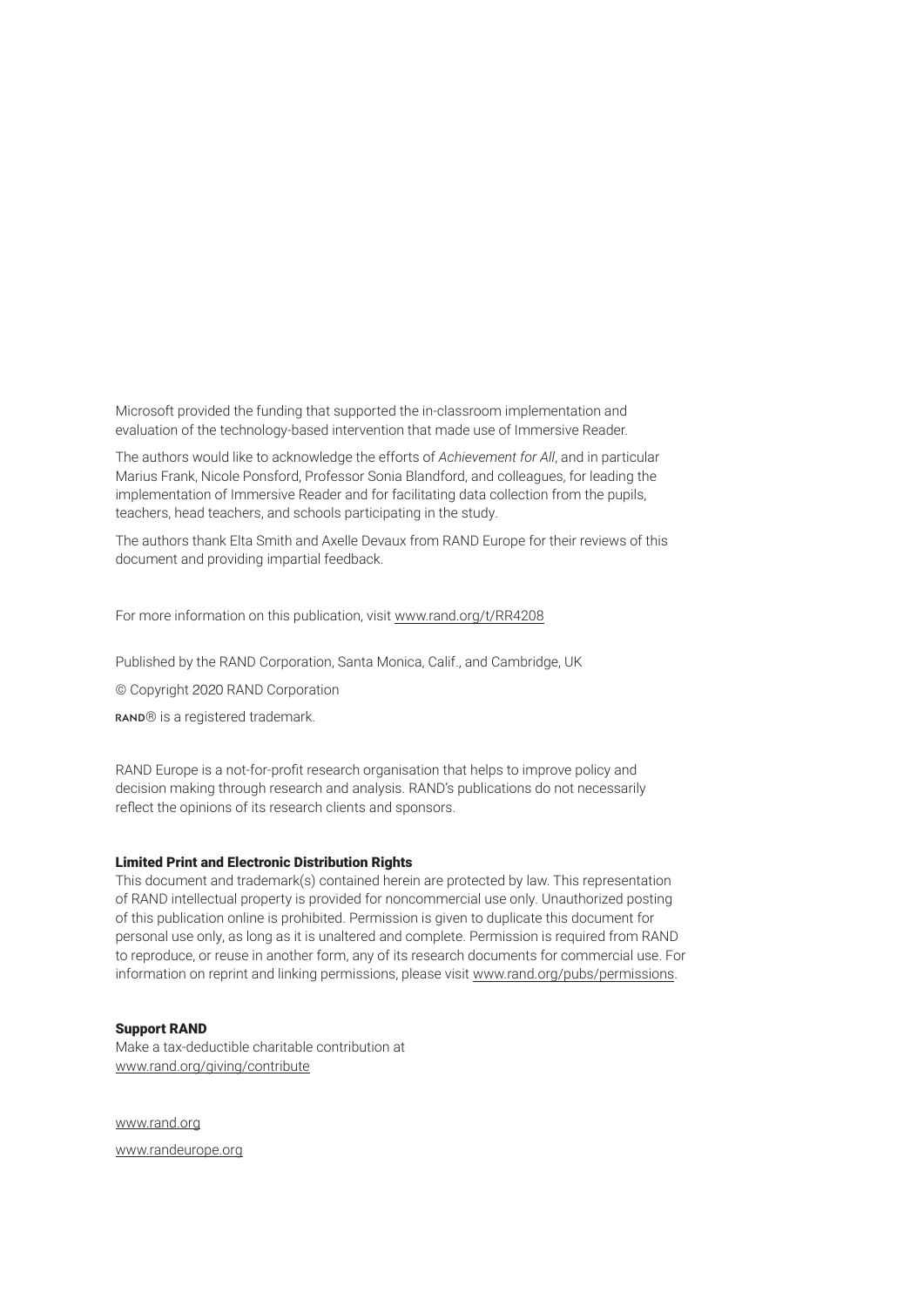# **Executive summary**

The use of digital teaching aids to improve reading is of interest to teachers around the world. RAND Europe evaluated the implementation of a technology-based intervention that made use of the Microsoft Immersive Reader (IR) in UK classrooms for eight- and nine-year-old pupils. This is the first large-scale randomised control trial (RCT) of this intervention, following promising findings related to the use of IR from a small-scale study in the United States. The study randomly allocated Year 3 and Year 4 classes in 20 schools to either an intervention condition (receiving the intervention including IR) or a control condition (business as usual). Using the standardised Progress in Reading Assessment (PiRA) test, this study compared reading scores for pupils in the randomly allocated IR condition to class-level reading outcomes for pupils in the control condition.

The retention of schools in the study proved challenging, so that by the end of the trial, whereby of the 80 initially-recruited classes, only 54 completed the final reading assessment, limiting the internal validity of the analysis. Additionally, teachers' engagement with the data collection processes was also limited, so that the perspectives outlined in this report do not emerge from a representative sample of study participants, and therefore cannot be assumed to be universally applicable. Lastly, technical difficulties in

relation to the reading assessment platform led to a study re-design whereby only one of the three initial hypotheses was explored in the pupil data.

Given the low fidelity of implementation practices as described below, the infrequent use of the intervention in some schools, as well as the high trial attrition rate, it is not possible to ascertain if the intervention would have influenced the students' reading attainment had it been implemented as intended. This means that on average, pupils in the intervention classes performed as well as pupils in control classes.

Separately, the evaluation of the process of implementing the intervention revealed substantial inconsistencies and deviations from the intended implementation plan, explored extensively in this report. Teachers reported a general openness towards, and interest in, the technology itself, but also reported feeling overwhelmed with technical issues, time and resource constraints (such as not enough tablets or computers). Teachers also reported using different features of IR with different frequencies across a variety of classroom contexts (e.g. with pupils with special educational needs or with low reading attainment). This suggests that the intervention was not implemented as intended in many of the participating schools, with substantial variation between teachers' reported practices.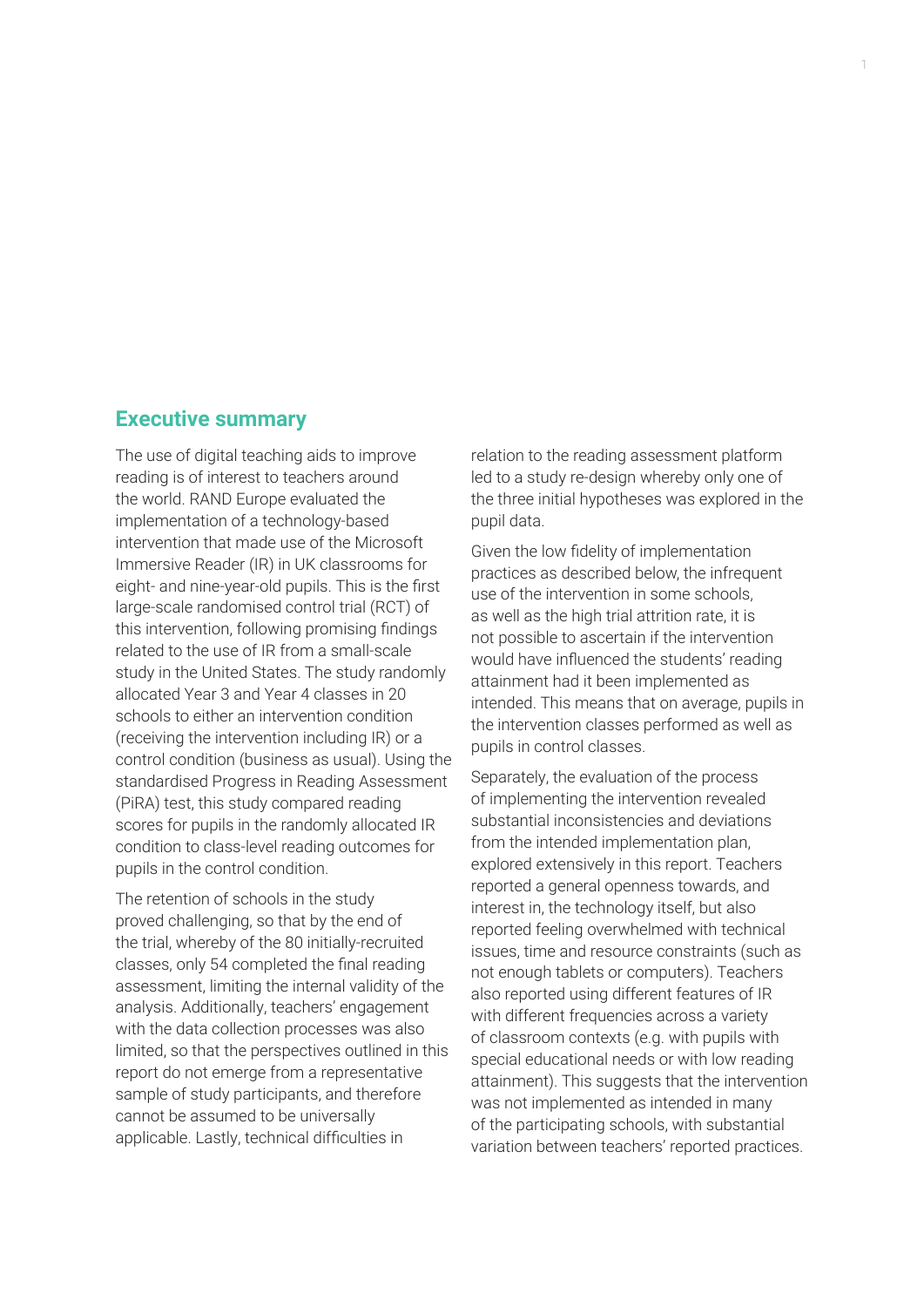This added a further challenge to the internal validity of the study, and any future evaluations of similar interventions, including IR, would benefit from the careful monitoring of implementation fidelity and processes.

From the perspective of on-the-ground implementation, therefore, any future implementation and testing of an intervention including IR should consider three areas. Firstly, implementation clarity should be established early on (so that schools and teachers are aware of all the implications of participation). Further, implementation should be consistent across participating schools, classes and teachers, including a measure of implementation fidelity (to ensure that any effectiveness study is concerned with one consistent intervention that adheres to the design of the intervention). Lastly, support should be given to schools and teachers to deal with technical difficulties that may impede the implementation of the intervention. With implementation issues addressed, future trials can reassess the impact intervention including IR may have on pupils' reading outcomes.

# **Introduction**

## Immersive Reader

Immersive Reader (IR) is a tool that aims to enhance reading instruction and learning in schools. It implements techniques to improve reading and writing for all pupils, and has features to customise reading experience by, for example, highlighting text while reading it out loud, breaking text into syllables and increasing spaces between words. IR can be used as a teaching aid to help teachers support their pupils' learning and encourage independent learning. By improving pupil learning and promoting reading independence, IR may lead to improvements in pupil attainment. IR was first developed in a 2015 hackathon hosted by Microsoft<sup>1</sup> and became available as a free add-on to the Microsoft digital note taking app OneNote. It has since been incorporated in many products and services across platforms.

Previous evidence from exploratory research conducted in the United States showed that Microsoft Learning Tools such as IR can support reading and writing, especially for struggling readers. For instance, a previous small-scale study conducted with eight teachers in Washington State yielded promising results.2 Four of the teachers worked with primary school pupils who used IR for one semester and showed greater gains in reading comprehension compared to a historical cohort of students from the same school. Teachers in the study also highlighted positive perceived impact of their use of the learning tools in their classroom. Previous research has also suggested, however, that providing teachers with technology was not sufficient to lead to changes in practices in the classroom and to improvements in learning

<sup>1</sup> A hackathon is a time-constrained event in which programmers and related experts try to collaboratively design a software project. During the 2015 Microsoft hackathon, IR was one of the winning projects. <https://www.windowscentral.com/how-microsofts-immersive-reader-tackles-dyslexia-head-and-wins>

<sup>2</sup> McKnight, K. 2017. *Leveling the Playing Field with Microsoft Learning Tools*. Centre for Evaluation & Study of Educational Equity, RTI International.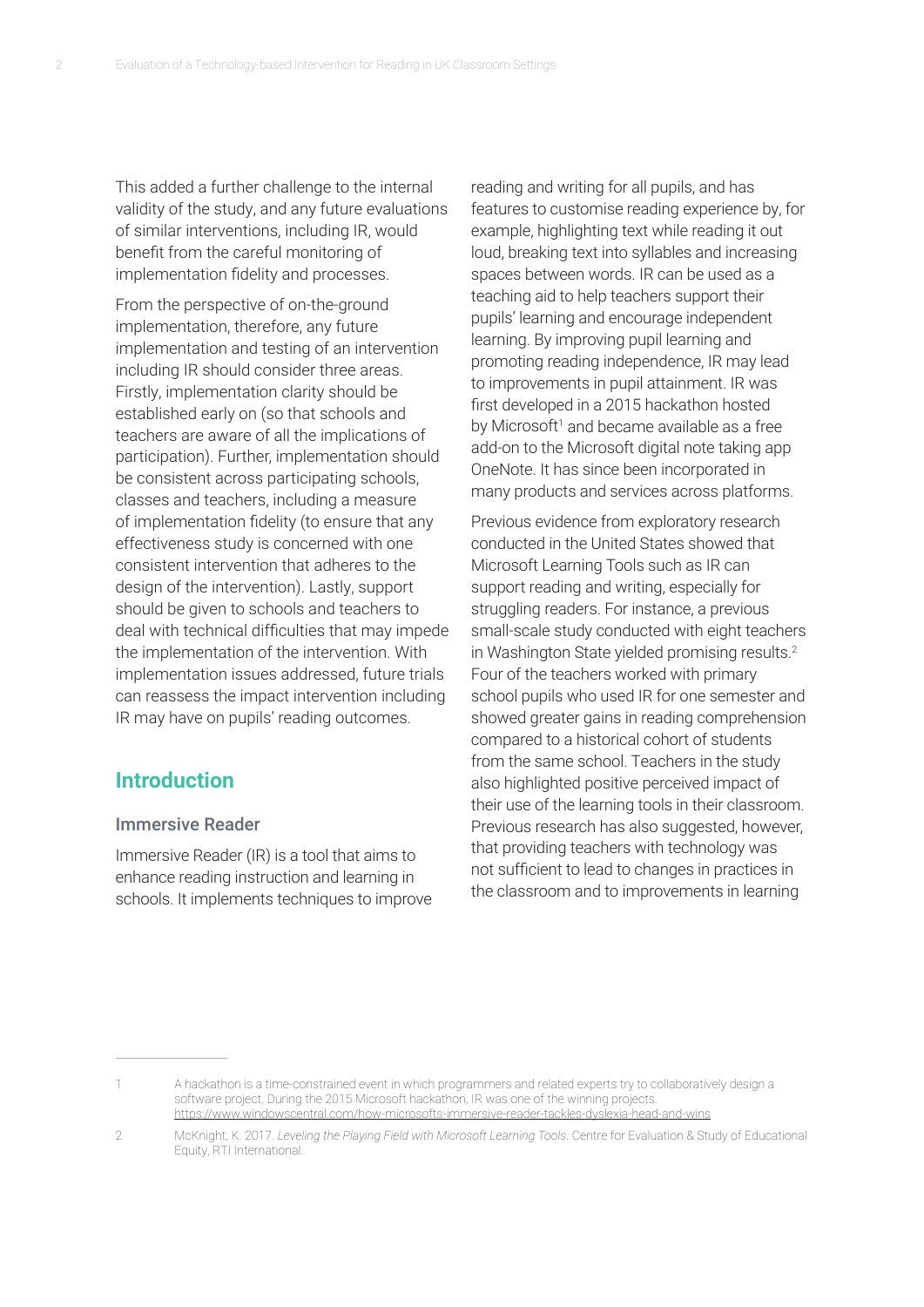for pupils.3,4,5,6 Additionally, training in the use of technology reportedly remains one of the areas in which teachers have the greatest need for continued professional development.<sup>7,8,9</sup>

# **Evaluating the effectiveness of IR**

While results from the US study appear promising, no systematic investigation of IR in the UK context has been conducted. As a result, Microsoft granted funding to the delivery team Achievement for All (AfA) to deliver the IR intervention outlined below, with the aim of assessing its impact on pupils' reading outcomes. AfA aimed to implement IR in approximately 80 classrooms across 20 different primary schools in England. RAND Europe (the evaluation team) was subcontracted as the independent evaluator by AfA to design and undertake a two-arm randomised controlled trial (RCT). The RCT is an experimental research design that allows for causal inferences about the impact of an intervention to be drawn. A two-arm trial involves random allocation of participants to one intervention and one control condition.

This is the first evaluation of IR that uses an RCT design. This study focuses on the impact of the intervention including IR on reading attainment of pupils aged 8 and 9 (Year 3 and Year 4 classes) in the UK. This RCT was designed to include an implementation and

process evaluation component (IPE), which provides a detailed understanding of the realities of using IR and how it was perceived by teachers and pupils.

## Roles

AfA oversaw data collection and aggregation, while RAND Europe had overall analytical responsibility and led the implementation and process evaluation activities. AfA's own findings are included in a delivery team report which is summarised in Box 1 at the conclusion of this report.

## The IR intervention in this study

The IR intervention package evaluated in this study consisted of the elements below. The implementation and process evaluation section provides further details as to how the implemented IR intervention differed from the initial plan.

1. Training of IR coaches: Coaches all had primary education experience or were literacy experts. All were experienced school coaches. They were supposed to be trained in IR by AfA in April and May 2018 (prior to the start of school implementation). Delays in in project sign off caused this to happen in June 2018.

<sup>3</sup> OECD. 2015. *Students, Computers and Learning. Making the Connection*. Paris: OECD Publishing. doi: 10.1787/9789264239555-en

<sup>4</sup> OECD. 2012. *Connected Minds: Technology and Today's Learners*,. Paris: OECD Publishing. doi: 10.1787/9789264111011-en.

<sup>5</sup> Kirschner, Paul A. 2015. 'Do we need teachers as designers of technology enhanced learning?."?' *Instructional Science*, 43(2): 309–22.

<sup>6</sup> Vrasidas, Charalambos. 2015. 'The rhetoric of reform and teachers' use of ICT.".' *British Journal of Educational Technology*, 46(2): 370–80.

<sup>7</sup> Barrera-Pedemonte, Fabian. 2016. 'High-Quality teacher professional Teacher Professional Development and classroom teaching. Classroom Teaching Practices: Evidence from TALIS 2013.".' *OECD Education Working Papers*, No. 141, Paris: OECD Publishing.

<sup>8</sup> OECD. 2015. Teaching with technology, Teaching in Focus, No. 12, Paris: OECD Publishing. doi: 10.1787/5jrxnhpp6p8v-en

<sup>9</sup> OECD. 2014. *New Insights from TALIS 2013: Teaching and Learning in Primary and Upper Secondary Education*. Paris: OECD Publishing. doi: 10.1787/9789264226319-en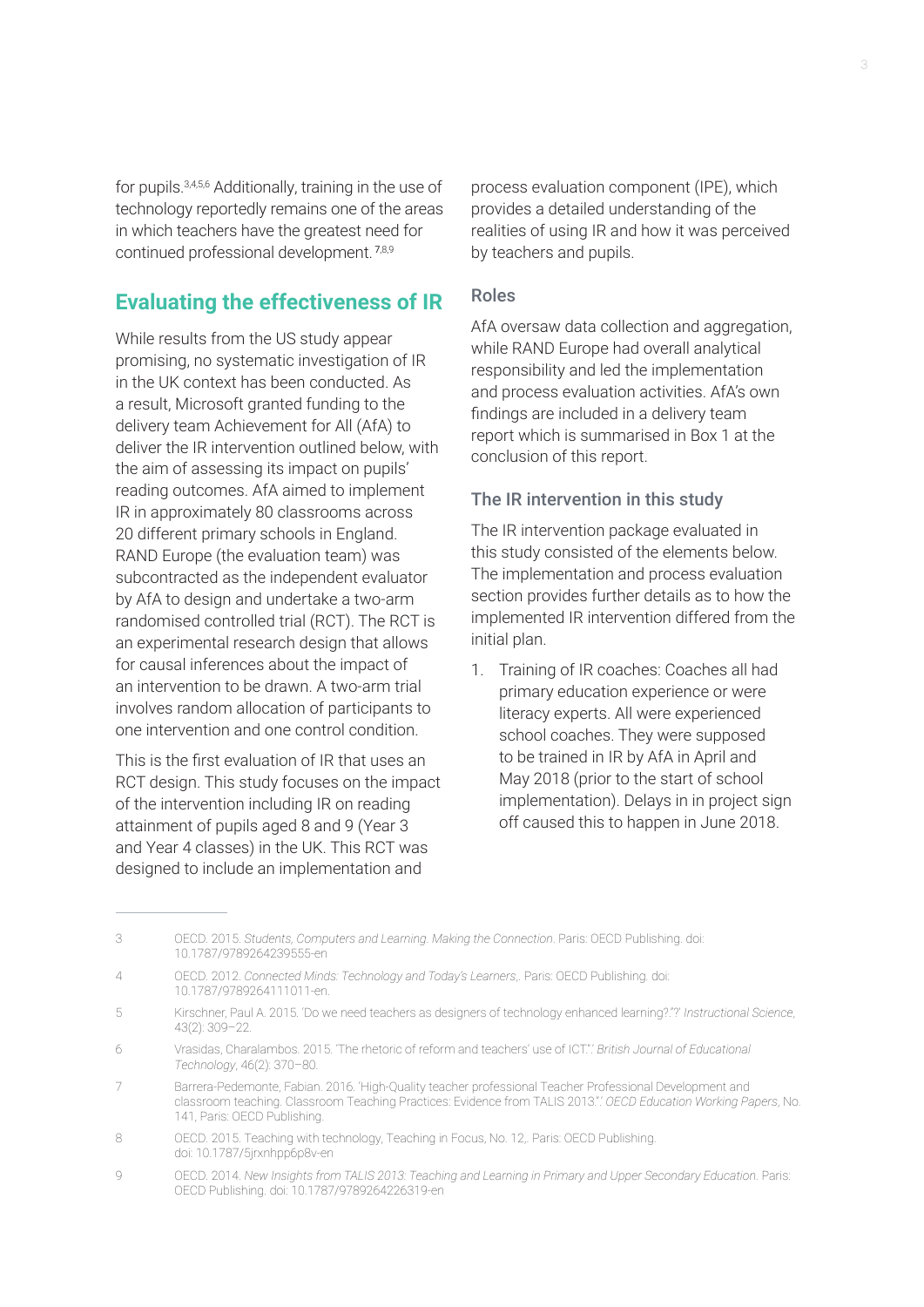- 2. Assignment of teachers to schools: Once assigned, the coaches met with senior leaders to ensure
	- that the technical IR deployment within the school was ready and compatible with the aims of the project;
	- arrangements for administering baseline and follow-up online testing were in place;
	- follow-up sessions to work with treatment class teachers were planned for the coming academic year.
- 3. Introduction workshop for teachers and school Senior Leadership Team: This workshop introduced the participating teachers to the main objectives of the project.
- 4. Coaching sessions for teachers in the use of IR: This amounted to six school visits, including the introduction workshop above. The timing of these sessions varied between schools, depending on their schedule. The sessions aimed to provide support with IR, as well as further support related to curriculum planning and assessment in the context of IR usage.
- 5. Online support (through AfA's 'The Bubble'10 online platform) for schools containing materials on collaborative action research, literacy and English, and identifying and supporting speech, language and communication needs. During the initial start-up phase a series of technical (rather than pedagogical) challenges were faced. As a result, instead of using 'The Bubble', coaches shared observations, challenges, reflections and ideas through monthly in-house conference calls, supported by a comprehensive suite of Office 365 collaborative tools (Skype for Business,

Sharepoint, OneNote, etc.) to inform their supportive dialogue with schools.

# **Evaluation methodology**

This section outlines the specific questions this report seeks to address and the methods of doing so. The procedure and changes to the procedure are described in detail.

## Research questions

This study investigated the effects of IR on reading outcomes as well as the process of implementing IR in participating classes. The study addressed several research questions, as follows.

The impact evaluation component of this study was designed to investigate the following research hypothesis:

IR will have a positive effect on the outcomes in reading comprehension of pupils who are randomly assigned to the intervention condition compared to pupils in the control condition.

The IPE was designed to address the following questions:

- Was the intervention implemented with fidelity in the intervention classrooms?
- What factors and initial conditions appear to explain variation in fidelity of implementation?
- What appear to be the necessary conditions for success of the intervention?
- What were the barriers to delivery?

<sup>10</sup> <http://res.afa3as.org.uk/BUBBLE/TheBubble/index.html>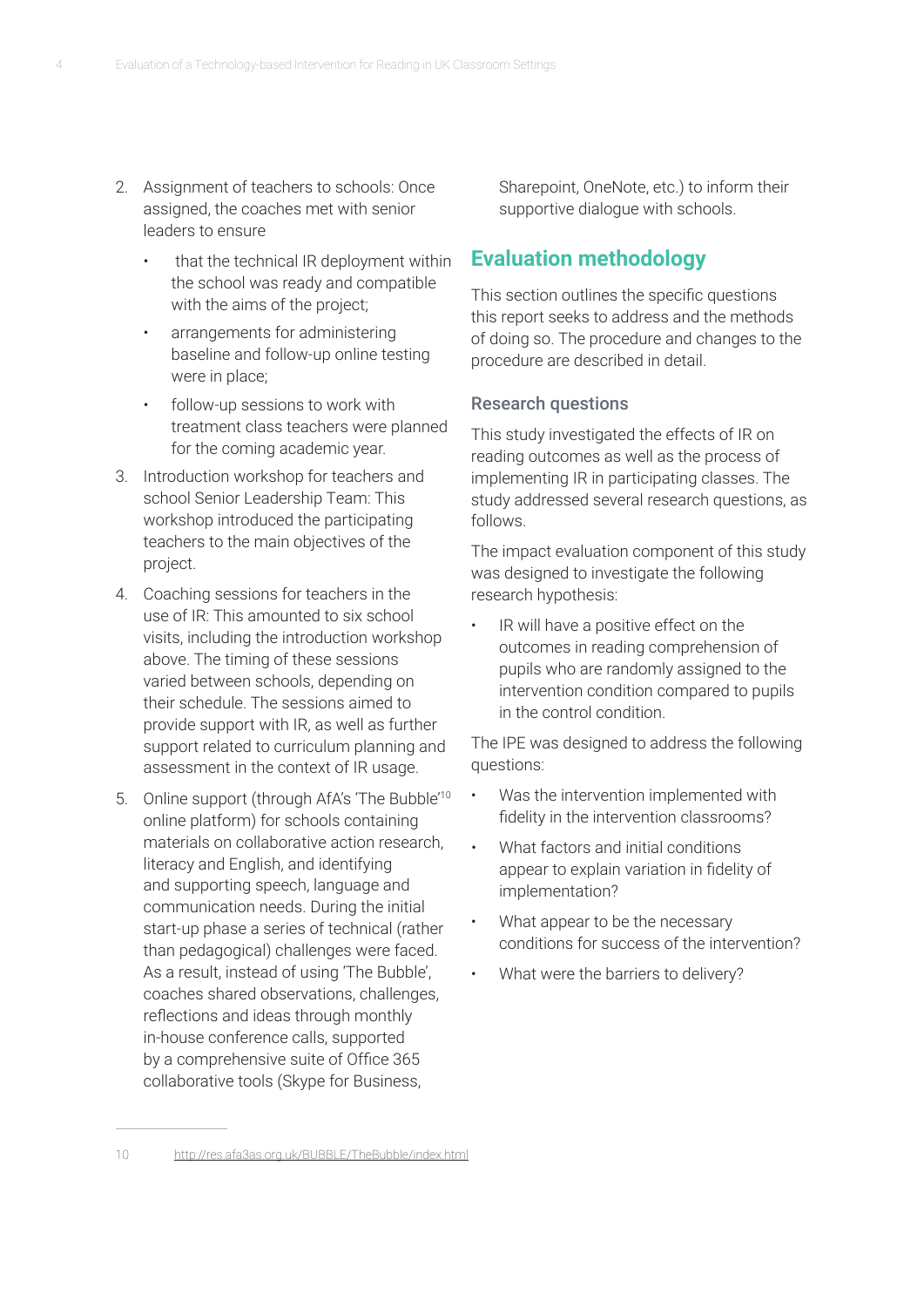| Table 1 Randomisation result: class allocations by year group |  |
|---------------------------------------------------------------|--|
|---------------------------------------------------------------|--|

|              | <b>Intervention</b> | <b>Control</b> | <b>Total</b> |
|--------------|---------------------|----------------|--------------|
| Year 3       | 20                  | 20             | 40           |
| Year 4       | 20                  | 20             | 40           |
| <b>Total</b> | 40                  | 40             | 80           |

*Note: After randomisation, one school had a combined Year 3 and Year 4 class which, for the purposes of analysis later on, was treated as two separate classes.*

## Study design

This study consisted of a two-arm cluster<sup>11</sup> RCT with an IPE component. The unit of randomisation was Year 3 and Year 4 classes within schools. All Year 3 and Year 4 classes in participating schools were randomly allocated to either the intervention or the control condition and each class had a 50 per cent chance of being selected to the intervention condition. Classes in the intervention condition received the IR package outlined above, while classes in the control condition continued with 'business as usual' and did not have access to IR or any training in its use.

#### Randomisation

Randomisation took place on the 6 July 2018 and included all classes for which the schools had signed a participation agreement (a memorandum of understanding). In each school, the Year 3 and Year 4 groups had two classes respectively (i.e. two classes per year group in each school). The process was to create random numbers for each unit; rank all classes according to the random number and create a ranking variable; and then use the school, year and ranking variable to sort data

by school. The first ranked class in each year group was allocated to the intervention and the remaining class was allocated to control. One school (i.e. four classes) did not have a participation agreement at that point. To avoid randomising at a later date, the school was included in the randomisation process but the allocation result was not revealed to AfA until after the school had submitted the paperwork. The randomisation resulted in 20 Year 3 classes and 20 Year 4 classes being allocated to the intervention condition, and 20 Year 3 classes and 20 Year 4 classes being allocated to the control condition (Table 1).

## Participants and trial attrition

This section describes the study sample and dropout during the study.

## Recruitment

Initially, the aim was to recruit 20 schools and 80 classes, with 40 classes in each trial condition. Based on an assumption of 20 pupils per class,<sup>12</sup> the evaluation team expected at least 1,600 pupils to be included in the study. Only Year 3 and Year 4 teachers in participating schools were included in the trial.

<https://teachertapp.co.uk/what-teachers-tapped-this-week-62-3rd-december-2018/>

<sup>11</sup> Pupils are part of (nested in) school classes, which are in turn nested in schools. The classes ("clusters") containing multiple pupils are randomly assigned to treatment and control group.

<sup>12</sup> In 2018, over 33 per cent of teachers in primary schools now teach classes with more than 30 pupils. Teacher Tapp. 2018). 'What Teachers Tapped This Week.' As of 26 August 2019: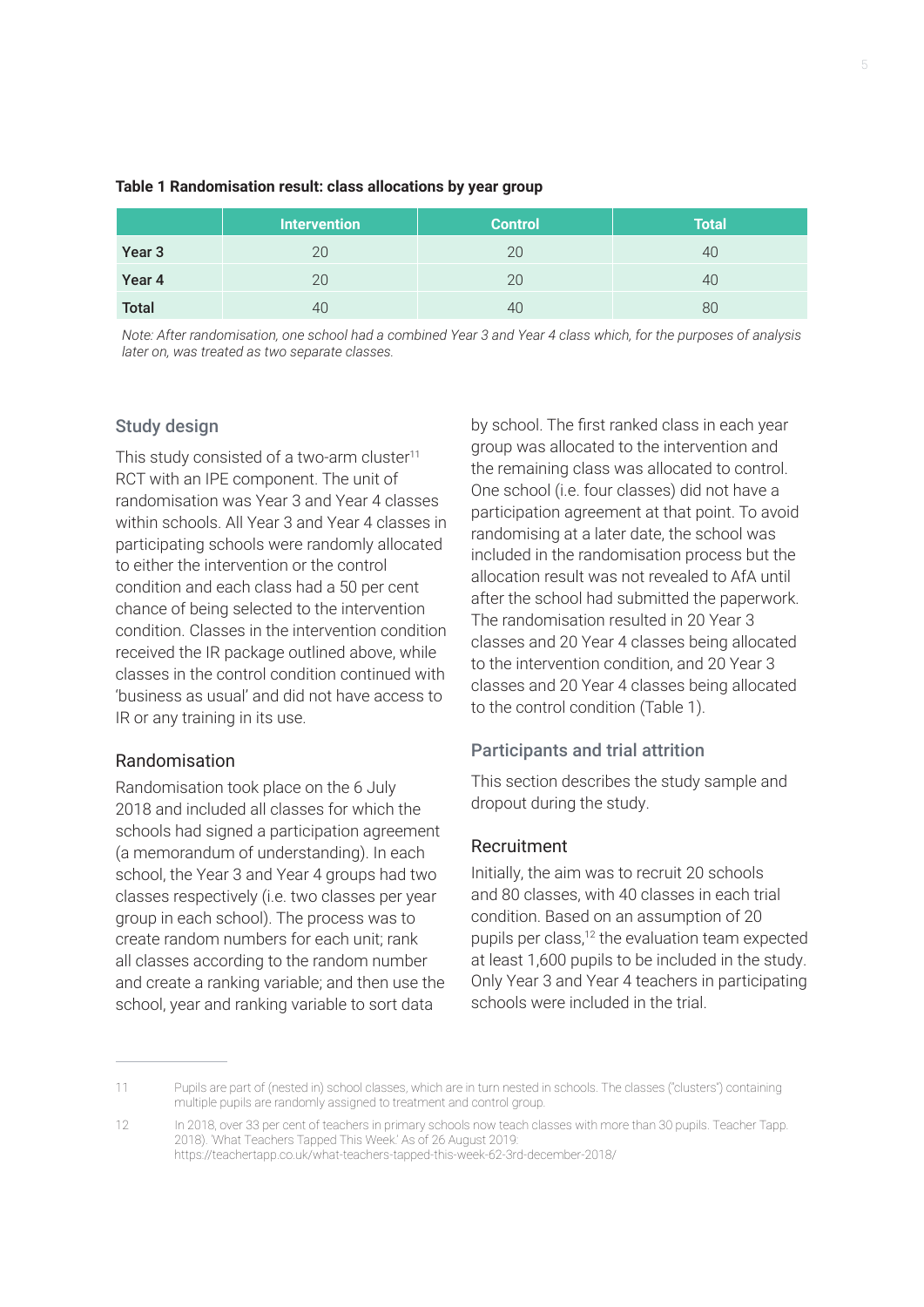Schools were recruited by AfA based on their capacity to recruit and provide training. For schools to be included in the trial, the following inclusion criteria were considered:

- Location: Schools were selected based on the AfA's capacity to provide training; IR coaches were broadly located across south-west England.
- IT resources: To participate, schools needed to be able to provide pupils with 1:1 access to IR-enabled devices, such as desktop computers, laptops or tablets.

The following exclusion criteria were also considered:

- Involvement with AfA: Schools could not participate in the trial if they were participating in other programmes by the AfA delivery team at the time of recruitment.
- Involvement in other reading or literacy trials: Schools could not participate in this study if they were currently involved in other reading or literacy trials or interventions.

In total, 20 schools fulfilled the above requirements and were recruited in June 2018 to participate in the trial. These 20 schools were randomly allocated to the intervention and control groups following the procedure outlined above. One school had a mixed Year 3 and Year 4 class which, for the purposes of the analysis in this report, was considered as two separate classes (with the appropriate reading measure administered).

## School attrition

Seven out of the 20 schools initially recruited dropped out of the trial. This occurred as

follows: four schools between July and December 2018; one school in January 2019; one school in April 2019; and one school in May 2019. The first six schools dropped out from the trial before any baseline data could be collected, while the seventh was not responsive to the invitation for endline data collection. Although not all schools provided reasons for dropout, those which did mentioned:

- Project too time-intensive or teachers generally did not have the time to implement
- The 'robotic nature of the voice' used by IR was reported by teachers as potentially problematic
- Issues with IT access and log-ins (to both IR and the reading assessment)
- The school underestimated the level of equipment and software needed (e.g. Windows 10).

Therefore, from randomisation to analysis stage, there was 35 per cent attrition at the school level and 33 per cent attrition at the class level (given the fact that the class numbers increased by two when the mixed Year 3 and Year 4 class was separated into the two year groups, as above).

#### Outcome measure

The outcome of interest for this study was reading comprehension. It was assessed using the Progress in Reading Assessment (PiRA)<sup>13</sup> test, developed by Hodder Education. This is a termly test which offers full coverage of the UK curriculum.14 It has been shown to have high internal validity (or test reliability)<sup>15</sup> and has a high correlation with external measures of

<sup>13</sup> <https://www.risingstars-uk.com/series/assessment/rising-stars-pira-tests>

<sup>14</sup> <https://www.gov.uk/government/publications/national-curriculum-in-england-framework-for-key-stages-1-to-4>

<sup>15</sup> Cronbach's alpha of above 0.9.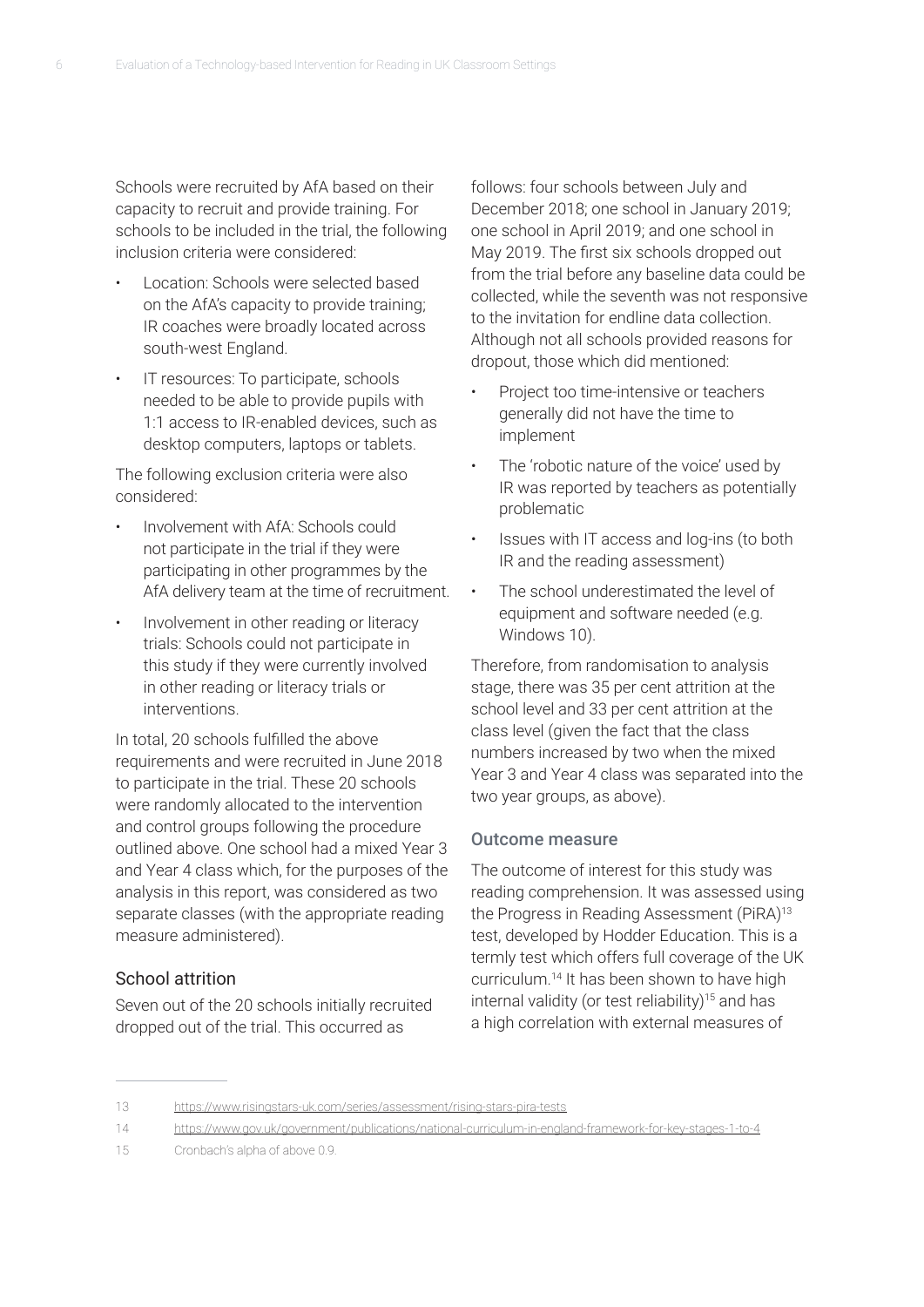|                   | <b>Intervention</b> | <b>Control</b> | <b>Total</b> |
|-------------------|---------------------|----------------|--------------|
| Year <sub>3</sub> | 13                  | 13             | 26           |
| Year 4            | 14                  | 14             | 28           |
| <b>Total</b>      |                     |                | 54           |

#### **Table 2 Endline outcome collection by year group**

attainment.16 The test provides standardised results and age-related scores that are benchmarked across national averages. Participating pupils received test versions corresponding to their year group. Tests were supposed to be delivered and marked independently by Rising Stars Assessment; however, due to technical issues with the online testing platform at baseline, AfA collected data using the equivalent paper version of the PiRA assessment. Employees of AfA also marked the tests and entered the data, as opposed to this being done by Rising Stars Assessment (the developers of the PiRA instrument). The class-level aggregated and anonymised data was then sent to the evaluation team for analysis, securing an independent evaluation.

## Timing of reading assessments

Initially, reading comprehension was to be assessed on three separate occasions:

First, reading comprehension was measured at baseline, initially scheduled for September and October 2018 (before IR implementation in intervention classes). AfA liaised with Rising Stars Assessment for the carrying out of the baseline data collection. Technical issues with the testing platform led to some schools only completing the baseline assessment once the intervention had started, which led to the abovementioned use of paper versions of the test. There was also insufficient information as to the exact timing of the baseline data

collection and implementation start in all schools. As a result, the collected baseline data could not reliably be used as a measure of reading prior to any IR implementation and the measure was therefore removed from the analysis.

A second data collection point was scheduled for the midline, initially December 2018. Due to technical issues with the testing platform which cause delays with the baseline testing, this data collection point was compromised. AfA staff put in considerable effort to address this, by using the paper version of PiRA instead of the online version, and hand-marking all tests. However, this midline data collection happened too close to the baseline data collection point in a sufficient number of schools that it could not reliably be considered a true midline in relation to implementation. Therefore, the decision was made by the evaluation team to not use these data in the final analysis.

The third and final data collection point was at endline in May and June 2019. This testing took place in all schools still participating in the trial at that point. A total of 1,220 pupils across 54 classes completed the reading assessment in May 2019 (see Table 2 for an explanation of class numbers in sample). The evaluation team were not provided with all data on the number of pupils per class (data for one school was missing); it has therefore not been possible to calculate an overall pupil response and attrition rate. However, from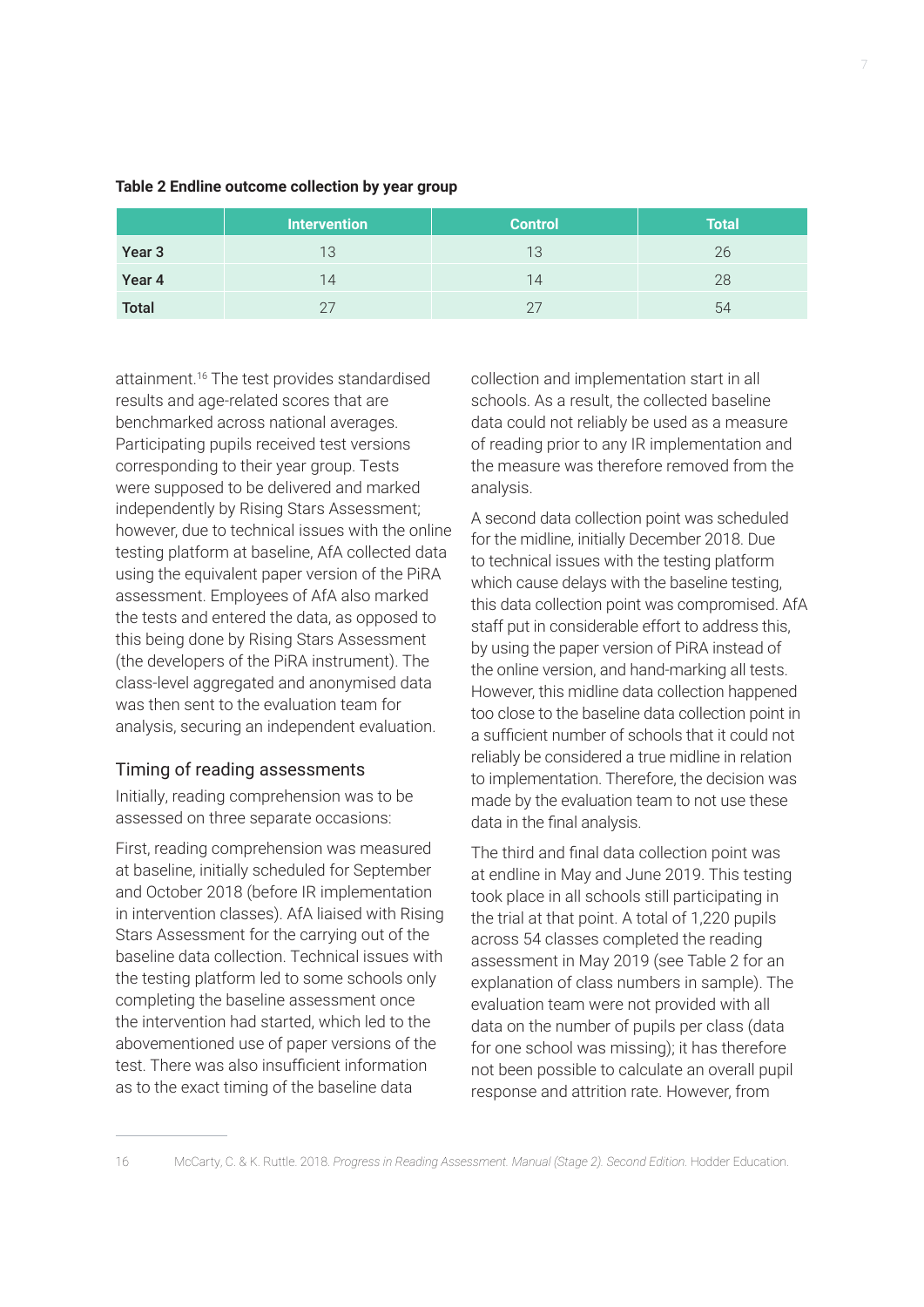|                                        | <b>Intervention</b> | <b>Control</b>  |
|----------------------------------------|---------------------|-----------------|
| Standardised reading score at baseline | 97.22 (SD=6.96)     | 97.90 (SD=6.61) |
| N (classes)                            | 29                  | 29              |
| N total = $58$ classes                 |                     |                 |

#### **Table 3 Class reading comprehension level (PiRA) at baseline**

available data, an average of 86.69 per cent of pupils per class completed endline testing, with rates varying from 63.33 per cent up to 100 per cent. With the data analysis to be undertaken at class level, the pupil-level attrition does not affect the analytical approach outlined in what follows. However, this attrition may have implications for the internal validity of the trial, as the characteristics of pupils withdrawing from the endline outcome testing within each participating class were not planned to collect and are, therefore, unknown.

## Reading levels at baseline

The baseline reading assessment (supported by AfA) took place between October 2018 and February 2019. A total of 14 schools with 58 classes took part in this assessment. This was initially conceptualised as constituting a baseline measure for the purposes of the final analysis, but was not used as such due to delayed baseline testing. However, the results of that assessment are included here for completeness. Given the random assignment to the intervention and control conditions, any differences in the two groups are due to chance and therefore statistical tests of differences between means are not appropriate. Instead guidelines that suggest only simple comparisons should be undertaken were followed. The data indicates that there were no differences in reading comprehension between

classes in the control group and those in the intervention group.

## Trial design update

The data collection difficulties led to a change in the trial design, as outlined in Table 4. Changes include a smaller number of participants, PiRA being assessed by AfA instead of Rising Stars Assessment and the use of endline data only for the quantitative analysis.

The trial retained its two-arm clusterrandomised stratified nature; however, the loss of baseline and midline data had implications for specific hypotheses that could be tested and for the statistical analysis, as follows.

## Statistical analysis

The analysis of outcomes was undertaken on an intention-to-treat (ITT)<sup>17</sup> basis. This method compares outcome means for the intervention and comparison groups, and participants are analysed according to their randomised group allocation, regardless of whether or not they adhered to this group. The ITT approach is inherently conservative as it captures the averaged effect of *offering* the intervention, regardless of whether participants comply with the assignment.

The unit of analysis was the classroom. To explicitly account for the clustering of classes into schools, multi-level regression models

<sup>17</sup> Gupta, S. K. (2011). Intention-to-treat concept: a review. *Perspectives in clinical research*, 2(3), 109.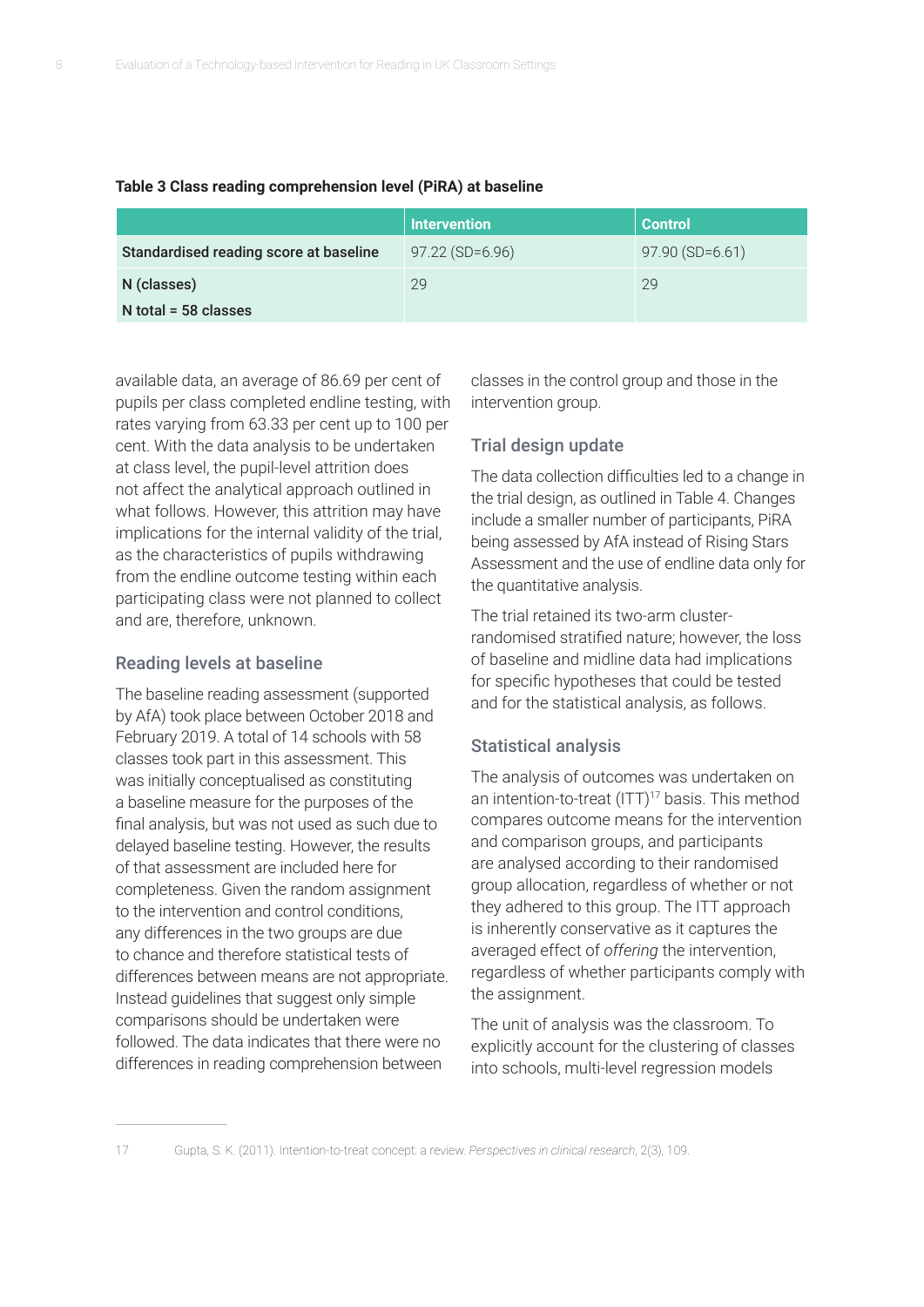|                                  | <b>Original design</b>                                                                               | <b>Updated design</b>                                                       |
|----------------------------------|------------------------------------------------------------------------------------------------------|-----------------------------------------------------------------------------|
| Trial design                     | Two-arm, stratified, cluster RCT with allocation at<br>class level                                   | $NA$ – same design                                                          |
| Pupil age range and<br>key stage | 7-9 years old; Year 3 and Year 4; Lower Key Stage 2                                                  | $NA$ – same age range                                                       |
| Number of schools                | Recruited: 20 schools (80 classes)<br>At baseline: 14 schools                                        | Tested: 13 schools (54<br>classes)                                          |
| Number of pupils                 | Estimate: 1,600 (assuming 20 pupils/class)<br>Actual at baseline: 1,364 (completed baseline testing) | 1,220 (completed reading<br>test at endline)                                |
| Primary outcome                  | Reading                                                                                              | $NA$ – same outcome                                                         |
| Primary outcome<br>measure       | PIRA test by Rising Stars Assessment                                                                 | PiRA test by Rising Stars<br>Assessment, but collected<br>and marked by AfA |
| Measurement timing               | Baseline; Midline; Endline                                                                           | Endline only                                                                |

#### **Table 4 Original and updated evaluation design**

*Note: Please refer to Annex for a more detailed explanation on number of classes presented in this table.*

are usually employed. However, given the small number of schools in this trial, the evaluation team has accounted for the schoollevel clustering via a school fixed effects specification. Linear fixed effects regression models18 make no assumptions about *what* internal school aspect may affect pupils' outcomes, essentially differentiating out the entire school effect on outcomes, regardless of what might be driving it. All standard errors were clustered at the school level.

The original analysis plan foresaw the use of these school fixed effects linear regression models to ascertain the impact of IR on:

• Pupils' reading levels, using baseline, midline, and endline data.

• Pupils' reading progress, i.e. the change in reading levels from baseline to midline, and from baseline to endline respectively.

Due to the trial changes, the final statistical analysis used a school fixed effects linear regression model to ascertain the impact of IR on:

Pupils' reading level at endline.

Although this means that the evaluation cannot ascertain the impact on pupils' progress in reading, the overall impact of IR on reading levels can still be estimated. The results are also presented in terms of an effect size, which allows for comparisons across other similar intervention and RCTs. The exact model specification and the calculation method for the effect size are included in Annex A.

<sup>18</sup> Clarke, P., C. Crawford, F. Steele & A. Vignoles. 2015.' Revisiting fixed-and random-effects models: some considerations for policy-relevant education research.' *Education Economics*, 23(3),): 259–77.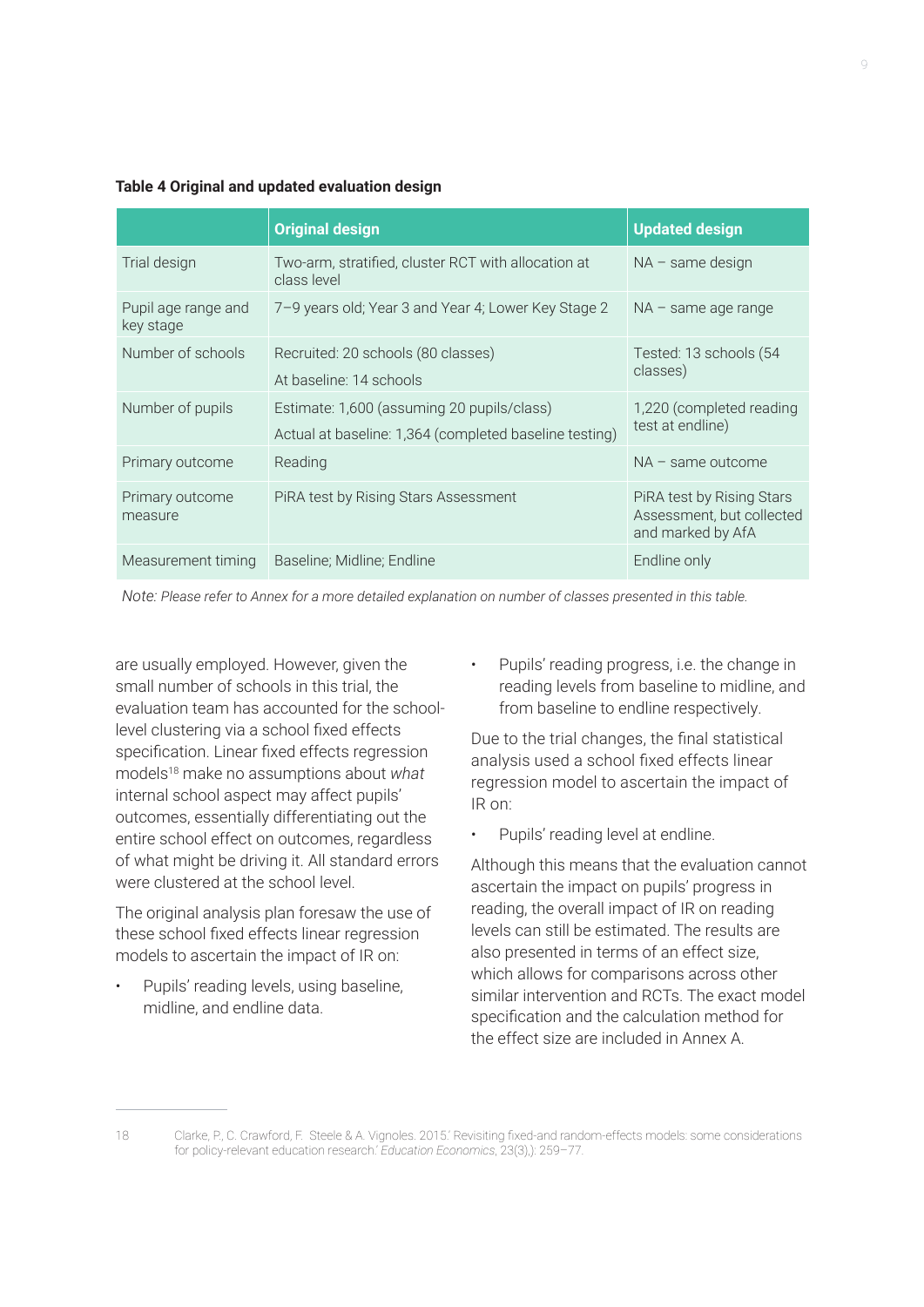#### **Table 5 Survey response rates**

|                 | <b>Head teachers</b> |               |                              | Intervention teachers | <b>Control teachers</b> |               |
|-----------------|----------------------|---------------|------------------------------|-----------------------|-------------------------|---------------|
|                 | No. sent to          | No. responses | No. sent to<br>No. responses |                       | No. sent to             | No. responses |
| <b>Baseline</b> | 19                   |               | 39                           |                       | 42                      |               |
| <b>Endline</b>  | 14                   |               | 26                           |                       | 26                      |               |

*Note: Surveys were distributed by the delivery team to all schools actively participating in the trial at the time the surveys were administered. At baseline, data collection surveys were sent to 19 schools. One school dropped out at endline stage, resulting in a total sample of 13 schools for the endline survey. Please note that timing for the survey data collection did not coincide with the data collection for outcome data.* 

## Implementation and process evaluation methods

Accompanying the impact evaluation, implementation and process evaluation data was collected to shed light on how IR was implemented in intervention classes. The IPE looked at *implementation fidelity* to identify deviations to the intervention (i.e. to what extent was the intervention conducted as planned), the *necessary conditions* to successfully implement IR in the classroom and *barriers* that teachers and coaches encountered. IPE data was collected through online surveys and semi-structured interviews with staff in two case study schools.

Surveys were sent to head teachers and control and intervention teachers in November 2018 (baseline) and towards the end of the intervention in June 2019 (endline). The baseline survey asked all respondents (control and intervention teachers and head teachers) about their prior experience using technology. Intervention teachers, as well as all head teachers, were also asked about their experience with the training and level of preparedness to implement the intervention. The endline survey asked intervention teachers and head teachers about their experience implementing IR, the coaching and other support received, and about

their perceived impact of the intervention on pupils. Control teachers were asked about their practices using technology in the classroom in the past year. The online surveys were distributed by the delivery team on behalf of the evaluation team. The head teacher survey had a small number of responses at endline, and therefore the perspectives of these respondents should not be taken to be representative of the whole participating sample. Response rates for the intervention teachers and the control teachers ranged between 7 per cent (control teachers at baseline) and 37 per cent (head teachers at baseline). Table 5 details the number of responses for each survey.

Case-studies with two schools were initially planned, with a random selection procedure from among volunteering participating schools. However, only two schools volunteered to take part in the case studies.<sup>19</sup> Semi-structured telephone interviews with teachers and head teachers from these two case study schools were conducted to gain further insights on their experience using the IR tool. Four interviews were conducted in total, two with head teachers and two with teachers (one from each of the case study schools).

Finally, coaching records (coach-provided individual records of meetings) were collected

<sup>19</sup> This may introduce bias in the IPE as schools volunteering may have had extreme (either positive or negative) IR experiences.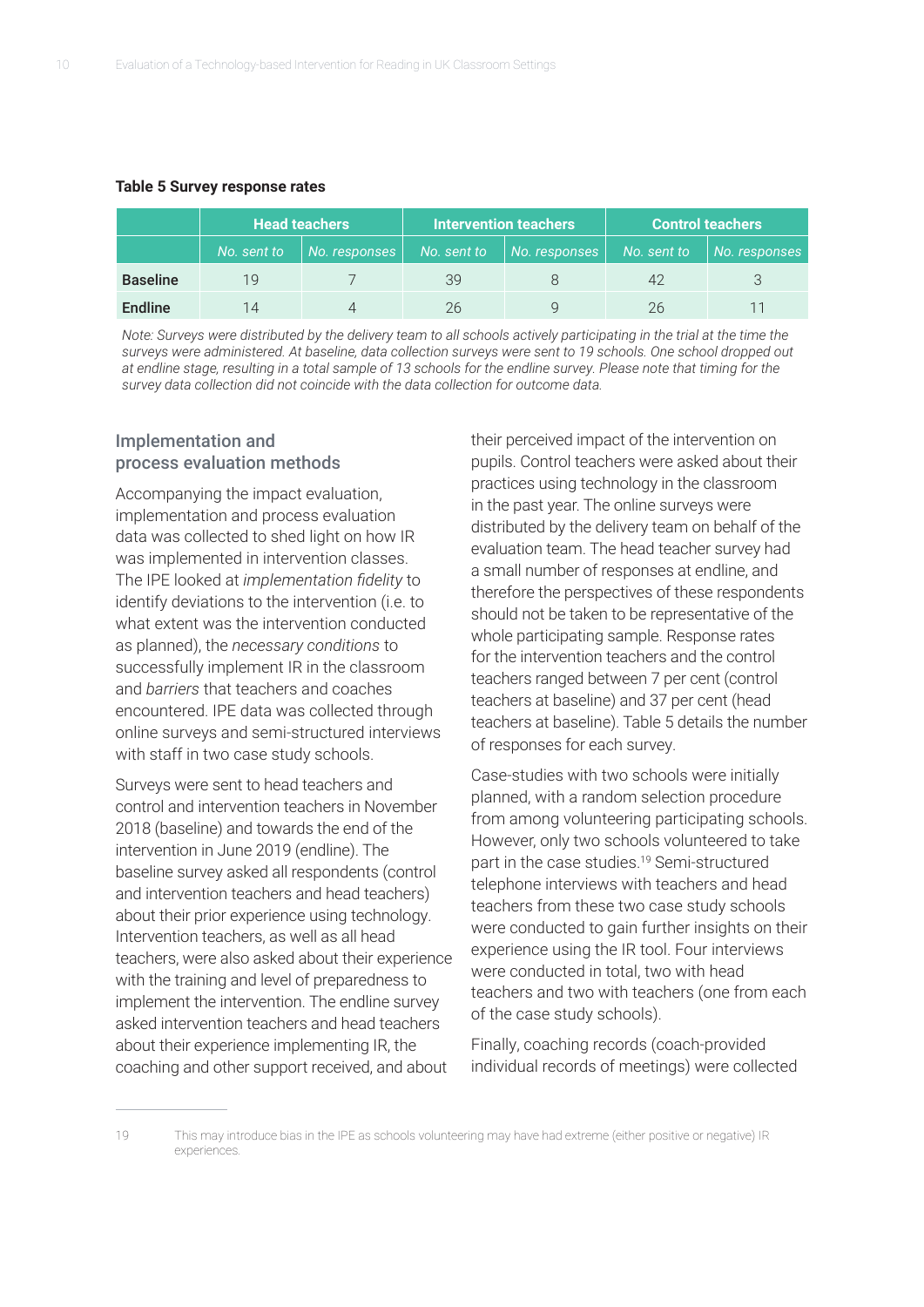during the course of the trial. These coaching records provided information for the purposes of monitoring programme participation, in particular information about teachers' engagement with training and coaching sessions, which were in turn collated by AfA Project Lead to inform AfA Reporting.

## **Ethics and data protection**

To protect the privacy and rights of study participants, ethical clearance was sought from the RAND US Human Subjects Protection Committee (HSPC) and all evaluation procedures adhered to data protection laws.

The study was approved by HSPC (IRB Number IRB00000051). This required obtaining opt-in consent from teachers and head teachers in selected schools to participate in the IPE interviews, and opt-out consent from the additional testing for the impact evaluation component from pupils' parents or legal guardians. With the intervention and the testing taking place within the school day, schools act *in loco parentis* and act as gatekeepers to all pupils.

Schools and parents were provided with fair processing privacy notices that explain the use, storage, and secure handling of the data for the entire study. RAND Europe adopts good industry practices regarding the protection of personal data as part of its obligations as a data controller under the Data Protection

Act 1998 and takes appropriate technical and organisational measures conformant with ISO 27001 to protect personal data.

RAND Europe did not collect any individual-level pupil data. All pupil-level data was collected by AfA. AfA were responsible for aggregating the data at classroom level and ensuring the evaluation team did not receive any identifiable data (pupils, teachers or school names).

# **Results: Impact evaluation**

## Impact of IR on reading outcomes

The school fixed effects model was specified using dummy variables for all schools but one (the reference category was chosen at random). The trial result is provided by the coefficient of a separate variable which identifies allocation to intervention conditions (coded 1 if the class was randomly allocated to the intervention condition, and 0 if it was allocated to the control condition). There were no other predictors in the model.

Given the technical timing issues with the baseline reading assessment, and the decision to not use that data, the model did not include a baseline measure.

The result of this model points to a small, negative, but statistically non-significant difference in the reading levels between classes allocated to the IR intervention and control group respectively.

|                                                          | Intervention:<br><b>Control:</b><br><b>Unadjusted</b><br><b>Unadjusted</b><br>mean<br>mean<br>(standard<br>(standard<br>deviation)<br>deviation) |                             | <b>Unstandardised</b><br>coefficient for<br>allocation variable<br>(confidence<br>interval) | <b>Significance</b><br>$(p-value)$ | <b>Partial eta</b><br>squared<br>$(n2)$ effect<br>size |
|----------------------------------------------------------|--------------------------------------------------------------------------------------------------------------------------------------------------|-----------------------------|---------------------------------------------------------------------------------------------|------------------------------------|--------------------------------------------------------|
| <b>Outcome: Standardised</b><br>reading score at endline | $M = 100.54$<br>$(SD=6.03)$                                                                                                                      | $M = 101.68$<br>$(SD=3.86)$ | $-1.132$<br>$(-4.1751.910)$                                                                 | 0.456                              | $-0.014$                                               |
| N (classes)<br>N total = $54$ classes                    | 27                                                                                                                                               | 27                          |                                                                                             |                                    |                                                        |

#### **Table 6 Class reading comprehension level (PiRA) at endline**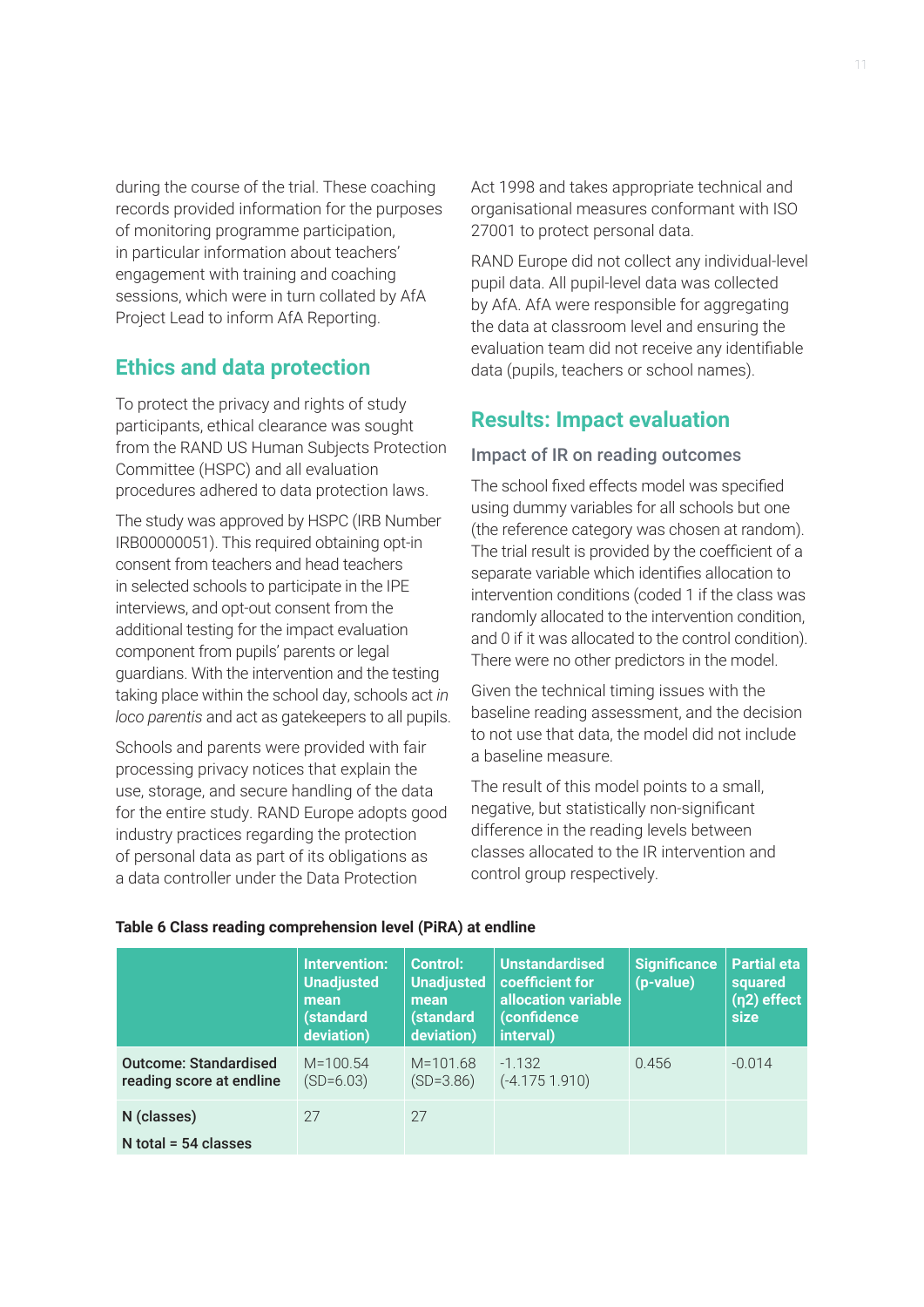This suggests that IR classes performed as well as non-IR classes in the final reading attainment assessment. The school-level attrition is likely to have affected the precision of this estimate. The reasons for schools withdrawing from the trial are known (detailed in the *Participants and trial attrition* section); however, in the absence of specific information as to the characteristics of the pupils in the schools having dropped out from the trial, the direction of any emerging bias cannot be estimated. Overall, the impact of the high level of class attrition is to reduce the internal validity of the study, and in conjunction with the implementation and process evaluation results below highlights the importance of interpreting this result in light of both attrition and implementation experiences.

# **Results: Implementation and process evaluation**

## Deviations from initial implementation plan

Data collected as part of the IPE provides insights into how IR was implemented in practice. In particular, it provides details on the fidelity of implementation, as wells as enablers and barriers teachers and schools experienced while using it. As such, IPE findings can provide plausible explanations for the null outcome evaluation results.

Intervention monitoring information revealed divergences from the original intervention design, as follows:

- Intervention duration: IR was intended to run for eight months per school. However, crashes of the PiRA platform caused significant delays. The actual starting dates in schools are not known and implementation length likely differed between schools by up to four months.
- Coaching: While AfA reports that all schools had six visits by coaches, the timing of these differed (e.g. some coaches combined the content of multiple visits into a longer

one to accommodate school schedules). Additionally, AfA reports that some coaches were involved in a larger capacity (timewise) than planned, largely due to IT and equipment problems. This is a deviation from the original intervention design. This was confirmed by at least one interview.

• Online support: Online support for teaching with the IR was supposed to be available via AfA's platform 'The Bubble'. This was not made available to participating teachers. During the initial start-up phase a series of technical (rather than pedagogical) challenges were faced. As a result, instead of using 'The Bubble', coaches shared observations, challenges, reflections and ideas through monthly in-house conference calls, supported by a comprehensive suite of Office 365 collaborative tools (Skype for Business, Sharepoint, OneNote, etc.) to inform their supportive dialogue with schools. Many of the resources shared with schools in this manner were developed by the delivery team's Project Lead, who also spent considerable time liaising with Microsoft Tech teams to overcome Office 365 deployment, sign-in and other issues, communicating directly to coaches and school teachers, leaders and technical support, producing instructional videos as well as notes.

## Initial expectations and training

Teachers' initial expectations about IR, as reported in the baseline survey, were largely positive. They also exhibited an overwhelmingly positive attitude towards the potential of using technology to improve educational outcomes in schools. Furthermore, all baseline survey respondents claimed familiarity with using technology in the classroom, as well as with the use of Microsoft Office software. In the interviews conducted after the intervention, one head teacher noted that their motivation to join the project derived from the fact that IR was a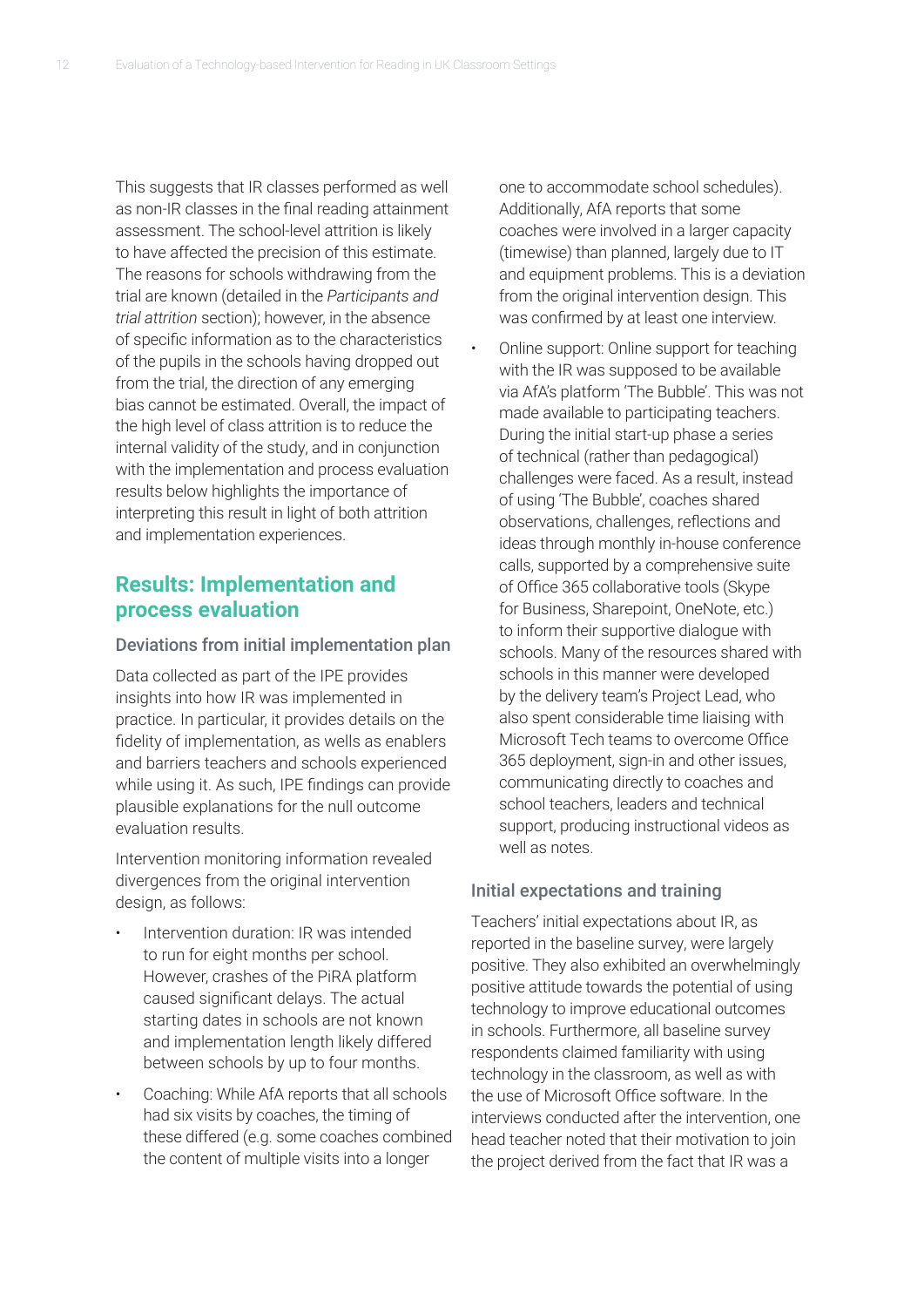new and unfamiliar technology and staff wanted to explore the opportunities it presented.

However, the baseline surveys for intervention teachers revealed a degree of confusion among teachers concerning both the purpose of IR and the requirements for them to use the tool. Only some indicated that they were 'clear' or 'very clear' about the requirements. There was also a mixed response concerning implementation, with half of the baseline teacher survey respondents reporting that they were not very clear as to how IR should be implemented. This is as expected, as the survey was intentionally sent out before teachers met coaches for the first time.

In terms of the training and coaching, survey responses revealed that there were low levels of uptake and mixed views on the usefulness of the sessions and how well these prepared teachers to use IR. At endline, only three out of nine intervention teachers reported that they had attended the introduction workshop. The delivery team monitoring data (collated through the coaching records) suggests, however, that 26 teachers received face-to-face training and follow-up by coaches. While two out of these three respondents agreed or strongly agreed that they were able to ask questions specific to their school during the session, they expressed less positive views in terms of the clarity of information and usefulness of the training (see Annex B, Table A for details). Moreover, 50 per cent of surveyed intervention teachers (four out of eight, one respondent skipped the question) reported feeling 'somewhat' prepared to implement IR. Only one respondent reported that the training had prepared them 'very well', while the remaining three reported feeling that the training prepared them 'not very well' (two) or 'not at all' (one). In addition, as part of the intervention, teachers had coaching sessions available to them. In the endline survey, only

one out of the nine intervention teacher survey respondents said that they had attended online coaching sessions. Survey responses on the uptake of face-to-face coaching were inconclusive. However, a teacher and head teacher from the same school reported valuing the support the IR coach provided them, but expressed a preference for more face-to-face support over online coaching (T1, HT1).<sup>20</sup>

Intervention teachers were asked to rank their overall preparedness to implement IR in the classroom on a 1-10 scale (where 1 indicates 'completely unprepared' and 10 'fully prepared'). The mean score of the nine surveyed teachers was 4.22 and the median was 3 (scores ranging from 2 to 10). More than half (seven out of nine) of the respondents ranked their level of preparedness with a 4 or below, showing that most respondents felt unprepared rather than prepared to start using IR. In line with these findings, one of the interviewed teachers commented that 'the training didn't really teach us to deliver the intervention; it just showed us how to use Immersive Reader' (T1). These findings suggest that improvements can be made in the content of the training and in the ongoing support provided to teachers to use the IR intervention. The delivery team report (summarised in Box 1) identifies a lack of engagement from some participating teachers with the professional development provision generally as a barrier faced by coaches when delivering the training. Head teachers expressed similar, though slightly more positive, views on their school's perceived level of preparedness to introduce IR following the introductory workshop. Most head teachers rated their school's preparedness with a 5 or below (five out of eight head teachers), suggesting higher levels of feeling unprepared. However, three head teachers rated their school's level of preparedness more positively (two head

<sup>20</sup> Throughout this section we refer to the interviews as follows: case study school A: HT1, T1; case study school B: HT2, T2. For instance, HT1 refers to the head teacher in School A.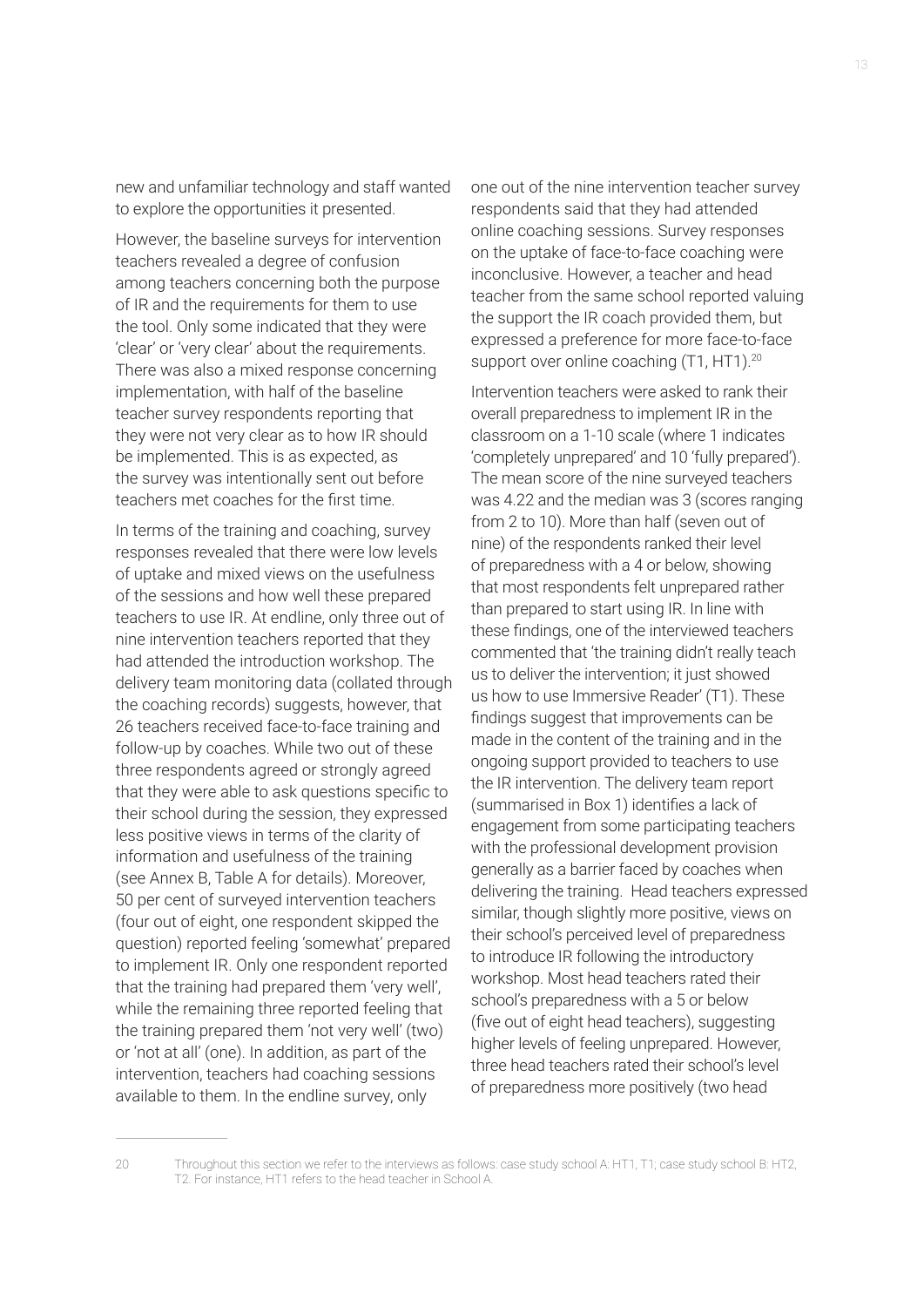teachers rated it as a 7, and one a 9). By the end of the intervention, these mixed views were corroborated by the interviewed head teachers. While one interviewed teacher commented on the useful content and structure of the training sessions in preparing school staff to use the tool (T1), the head teacher of the same school reported that their teachers mainly learned how to use the tool through 'playing with it themselves' (HT1). In fact, both interviewed head teachers suggested that more time and earlier training would have been beneficial, as they were mostly unclear about the technical implications of implementing IR (HT1, HT2).

#### Initial implementation and daily use of IR

Survey responses and interviews revealed that teachers experienced difficulties while using IR due to a lack of resources and IT infrastructure at their schools. These views were corroborated by head teacher reports. Additionally, teachers also reported that IR was difficult to integrate in the classroom. This was partly due to resource and technical difficulties, but also due to the IR software being difficult to use both by teachers and pupils. Finally, IPE data suggests that using IR is time-consuming and requires technologically savvy individuals.

Endline survey teacher respondents felt that they did not have the resources required to use the IR tool effectively with their classes. All nine surveyed teachers at endline reported that they did not have enough computers or tablets to use IR. Head teachers also recognised this as a barrier; three out of four head teachers who answered the endline survey agreed that their staff felt that they did not have access to enough tablets or computers for pupils, and reported that upgrades to their school's IT infrastructure were necessary in order to implement IR. This is also reflected in findings by AfA (see Box 1).

Considerable technical difficulties were experienced by teachers and they felt IR was difficult to integrate into the classroom. One

teacher reported poor internet connection in the classrooms during the interview (T2). Other problems concerned the software itself; interviewees in both schools highlighted that technical issues relating to the use of IR on iPads were key barriers to implementing the intervention successfully (HT1, HT2, T1). One teacher also highlighted a number of difficulties in getting IR to work within their school's network as the school did not subscribe to the latest version of Office365 (T1). Interviewees noted that the IR would not work effectively or consistently with different equipment (e.g. tablets compared to laptops) (HT1, T1, HT2, T2).

There was almost universal agreement by teachers responding to the endline survey that it was difficult to integrate IR into their daily teaching practices. Survey responses concerning how pupils interacted with IR offer further explanation as to why this was the case. The majority of teachers (six out of nine) voiced agreement with the statement that it was challenging to get pupils to use IR and that pupils got easily distracted by the features of the IR app. One teacher reported pupils needed to gain confidence in using IR, and only once this had been achieved could they use it independently.

Teachers reported that the implementation of IR negatively affected their workload. In the endline survey, six out of nine intervention teachers strongly agreed or agreed that implementing the IR tool required them to work overtime. Furthermore, following the implementation of IR, teacher views on whether technology could save teaching time changed. While in the baseline survey the majority of teacher respondents (five out of nine) disagreed that using technology for reading takes more time than traditional methods, following the trial teachers were almost in unanimous agreement that technology-aided reading teaching took more time than traditional methods, including IR specifically (seven out of nine intervention teachers agreed with this). In the interviews, one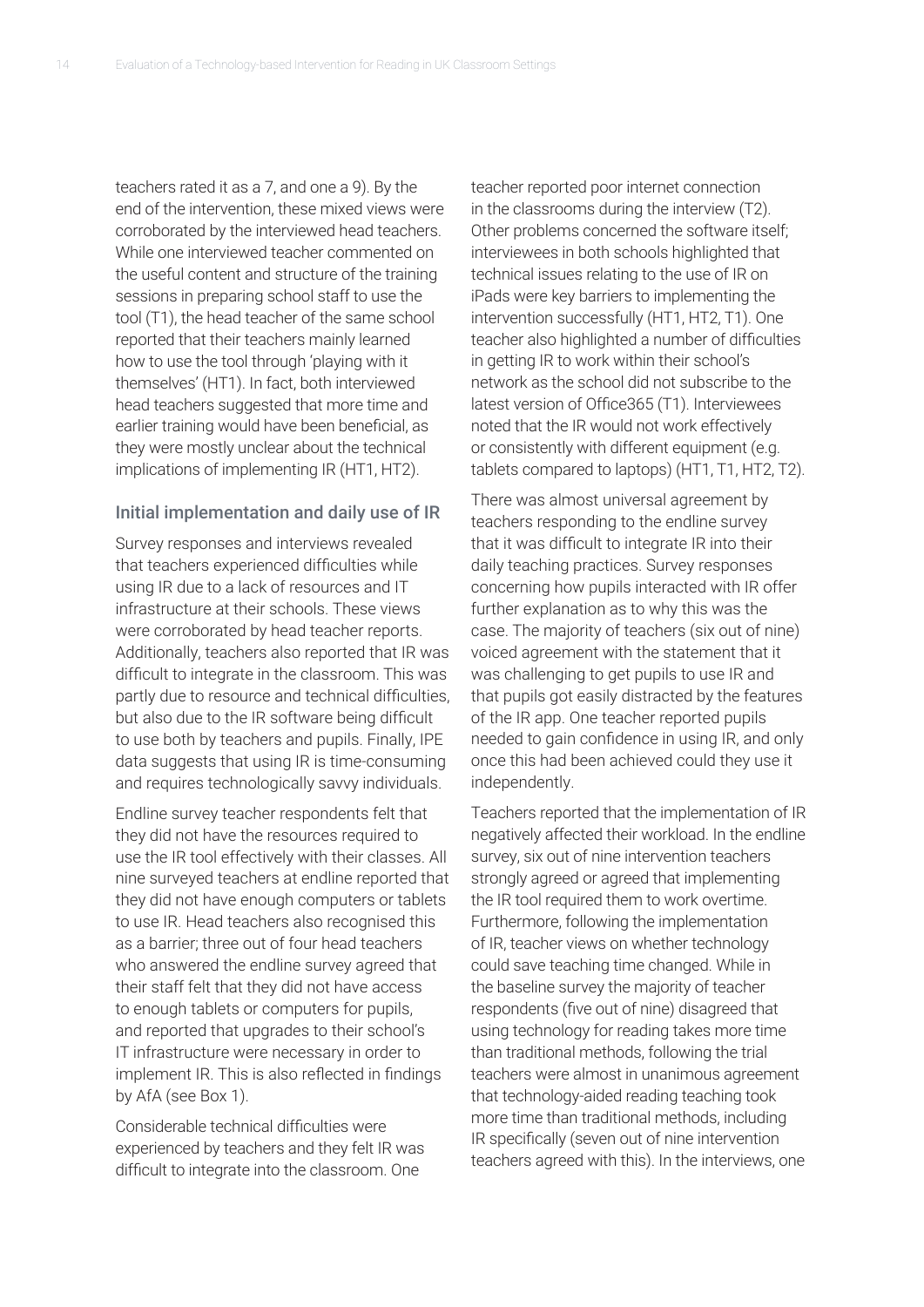teacher described the preparation required to use IR as 'quite onerous' and noted that it would have negatively affected their workload had they used it regularly (T2). Another teacher described the process of getting the IR tool to operate within the school system as 'very complex' (T1). The need for additional staff time to implement IR was also noted by one interviewed head teacher (HT1). Finally, the head teacher and teacher from the same school noted that having in-house IT support was paramount for resolving IT infrastructural issues and identified this as a necessary feature to facilitate the use of IR (HT1, T1).

## Perceived impact

Teachers were largely sceptical of IR's impact on improving pupils' reading ability, but views varied. Despite a generally positive attitude towards the use of technology in reading instruction, teachers were mostly negative in their assessment of the impact of the IR tool on improving both pupil's reading ability and engagement in reading; only one teacher out of nine in the endline survey agreed that the use of the IR tool improves pupil's ability to read and comprehend text (six out of nine disagreed and two respondents did not know).

Endline survey responses indicated that teachers were generally ambivalent about whether IR would be effective for group instruction, pupils with special educational needs (SEN) or pupils that had English as an additional language (EAL). Similar mixed views were voiced in the interviews. One interviewed teacher noted that IR went against their school's approach to reading, which they described as 'geared towards reading with expression and fluency' (T2). As a result, they were wary of using IR with their whole class because, in their opinion, the programme's voice was not expressive enough when reading (the intonation came across as 'robotic') and therefore affects how the pupil understands the text (T2).

Still, this teacher suggested that IR could be beneficial for EAL pupils or for children with low reading ability (T2). The teacher and head teacher from another school (T1 and HT1) also saw some potential in IR (despite not having seen impacts on their pupils). The head teacher noted that they 'could see how [features of IR] could benefit children with dyslexia or visual difficulties, […] children with focus problems, [...] EAL children and children with language processing difficulties' (HT1)*.* This head teacher commented that they might continue using IR at their school but only with individual children if it is appropriate for their needs.

There was no clear consensus between teachers as to which learning setting the IR tool would be most effective in, the features of the tool they used most frequently or the age group for which using IR would be most effective. In the endline survey, 'small group instruction' was cited most often by teachers (four out of nine) as 'somewhat likely' to be a setting where IR would be effective, while using IR for independent work at home was seen as the least appropriate environment for IR. In the endline survey, teachers' responses on which features of the IR they used most frequently were mixed. Only one feature – identifying parts of speech – was used frequently by more than half of teachers (five out of nine teachers reported using it frequently or very frequently). The survey data was also inconclusive as to with which age group IR was deemed to be most effective by teachers.

## Delivery team (AfA) findings

Throughout the trial, the delivery team collected views from teachers, head teachers, and coaches on the IR intervention. Box 1 lists the findings that consistently emerged in both the evaluation IPE and in AfA's monitoring data.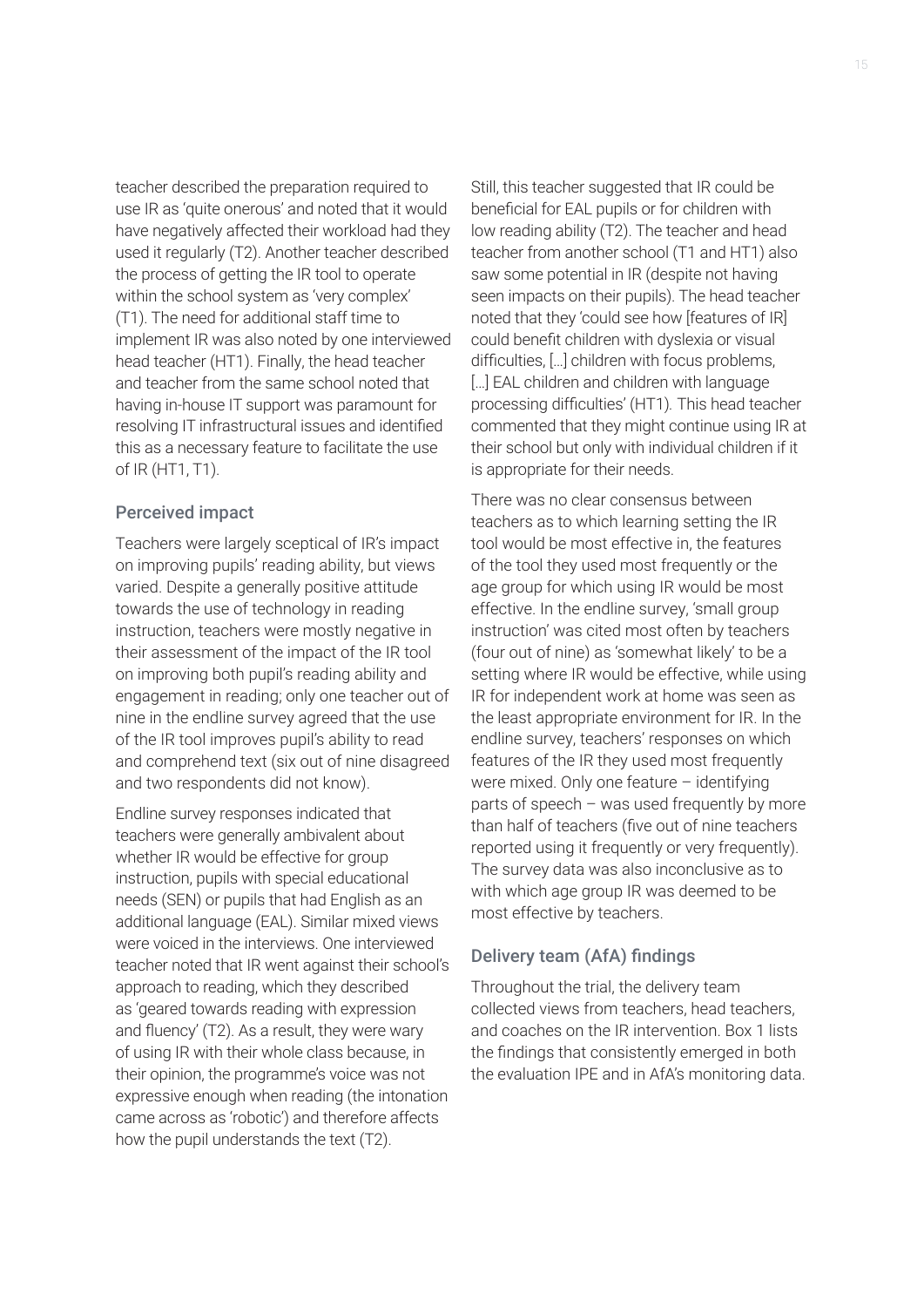#### **Box 1 Results from AfA that match evaluation findings**

- Findings from both the AfA report and IPE data indicate that school staff had particular preference for direct, face-to-face training and support. Additionally, both sources identify that improvements could be made in terms of the relevance of the training and quantity and type of ongoing support provided to schools (e.g. support for using IR in the classroom and more general IT support).
- In line with the above, both sources also highlight the fact that not all UK schools have the necessary quality and quantity of IT resources, infrastructure, and staff with IT expertise to support the delivery of the intervention. This is an important consideration should there be intentions to roll out the IR tool more widely in UK schools.
- Both reports identified that trial participants had difficulties with the IR tool when using it with different **platforms and devices.** The inconsistency in how the software work with different devices impeded the smooth delivery of the intervention.
- Additionally, findings from both the AfA report and IPE show that school staff faced challenges in accessing Microsoft Office 365 as some schools had to create online accounts and logins for staff and pupils to access the IR tool. This suggests that despite the fact that one of the requirements for being recruited to participate in the trial was having access to Office365, it seems that schools had not fully understood the requirement and confused Office365 with Microsoft Office suite (e.g. having access to Microsoft Word).
- In terms of the IR tool itself, both reports identified that school staff found the **computerised** voice of the IR tool to be a limiting factor for using it with their pupils. They explained that the voice lacked the **expression and intonation** required for effective reading instruction.
- Furthermore, findings from the AfA report and IPE indicate that students would have benefited from further guidance and support to use the tool throughout the intervention.
- Findings from the AfA report indicate that **EAL pupils** were supported by the translating function of the IR tool. While IPE data yields mixed results in terms of the opinions of teachers and head teachers in this regard, there were positive expectations on the potential benefits of using the IR tool with low reading ability and EAL children.

*Source: Achievement for All. 2019. Immersive Reader Delivery Team Report.*

# **Conclusion**

The main outcome analysis of this two-arm RCT does not show a statistically significant effect of IR on reading outcomes. This suggests that classes that received IR perform as well as classes in the 'business-as-usual' condition. The trial was affected by schoollevel attrition, with 35 per cent of schools initially recruited dropping out, and also by a change in the outcome measure collection

schedule, which resulted in only one hypothesis concerning the effects of IR being tested.

The IPE provides several insights into the day-to-day implementation and usage of IR. The main finding of this process component relates to the inconsistencies in the day-today implementation of IR in terms of length of implementation, coaching involvement and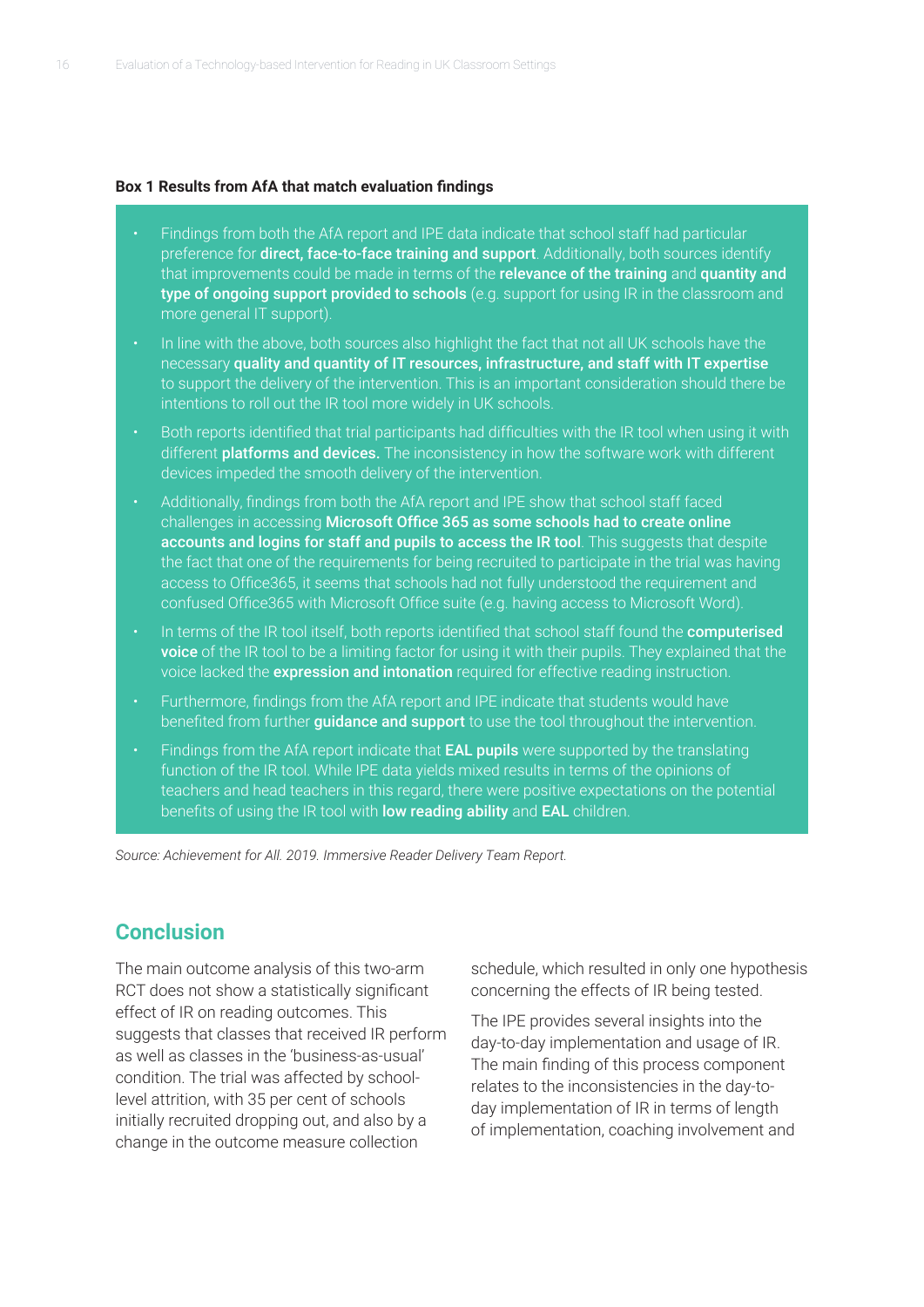the online support for teachers participating in the intervention. This suggests that the intervention was not implemented as intended, nor was there uniformity in participating schools' reported practices. This added a further challenge to the internal validity of the study, and any future evaluations of similar interventions, including IR, would benefit from the careful monitoring of implementation processes and fidelity.

Teachers' initial expectations about IR were largely positive. They exhibited an overwhelmingly positive attitude towards the potential of using technology to improve educational outcomes in schools. However, there was some confusion among teachers concerning both the purpose of IR and the requirements for them to use the tool. They generally considered themselves rather unprepared.

Teachers experienced difficulties while using IR due to a lack of resources and IT infrastructure (such as operating systems, computers, tablets, etc.) at their schools and thought it was difficult to implement in the classroom. This is in contract to findings by the delivery team in relation to schools' preparedness to implement the IR package (as outlined in Box 1). These suggested that the initial assessments that head teachers provided about their schools' readiness in terms of IT systems did not initially raise any concerns that the available IT provision might be insufficient for the successful implementation of IR. The delivery team noted in their report that a potential solution to this issue is to implement a technical visit to participating schools prior

to implementation; the visit would more accurately assess the availability and readiness of the technical resources required to support a successful implementation. Teachers were also largely sceptical of IR's impact on improving pupils' reading ability. Despite a generally positive attitude towards the use of technology in reading instruction, teachers were mostly negative in their assessment of the impact of the IR tool on improving both pupil's reading ability and engagement in reading. Some mentioned, however, that IR might be useful for SEN or EAL children.

Taken as a whole, the IPE results suggest that greater coherence in designing and implementing the intervention would be beneficial for a re-run of this trial or further evaluation of IR and any other similar interventions. Any future implementation and testing of IR should consider several aspects. First, issues of implementation clarity early on, so that schools and teachers are aware of all the implications of participation. A specific challenge will be to assess the actual IT resources of schools. Secondly, implementation consistency across participating schools, classes and teachers, to include a measure of implementation fidelity, to ensure that any effectiveness study is concerned with one consistent intervention that adheres to the design of the intervention. And lastly, support to schools and teachers to deal with technical difficulties that may impede the implementation of the intervention. With implementation issues addressed, future trials can reassess the impact IR may have on pupils' reading outcomes.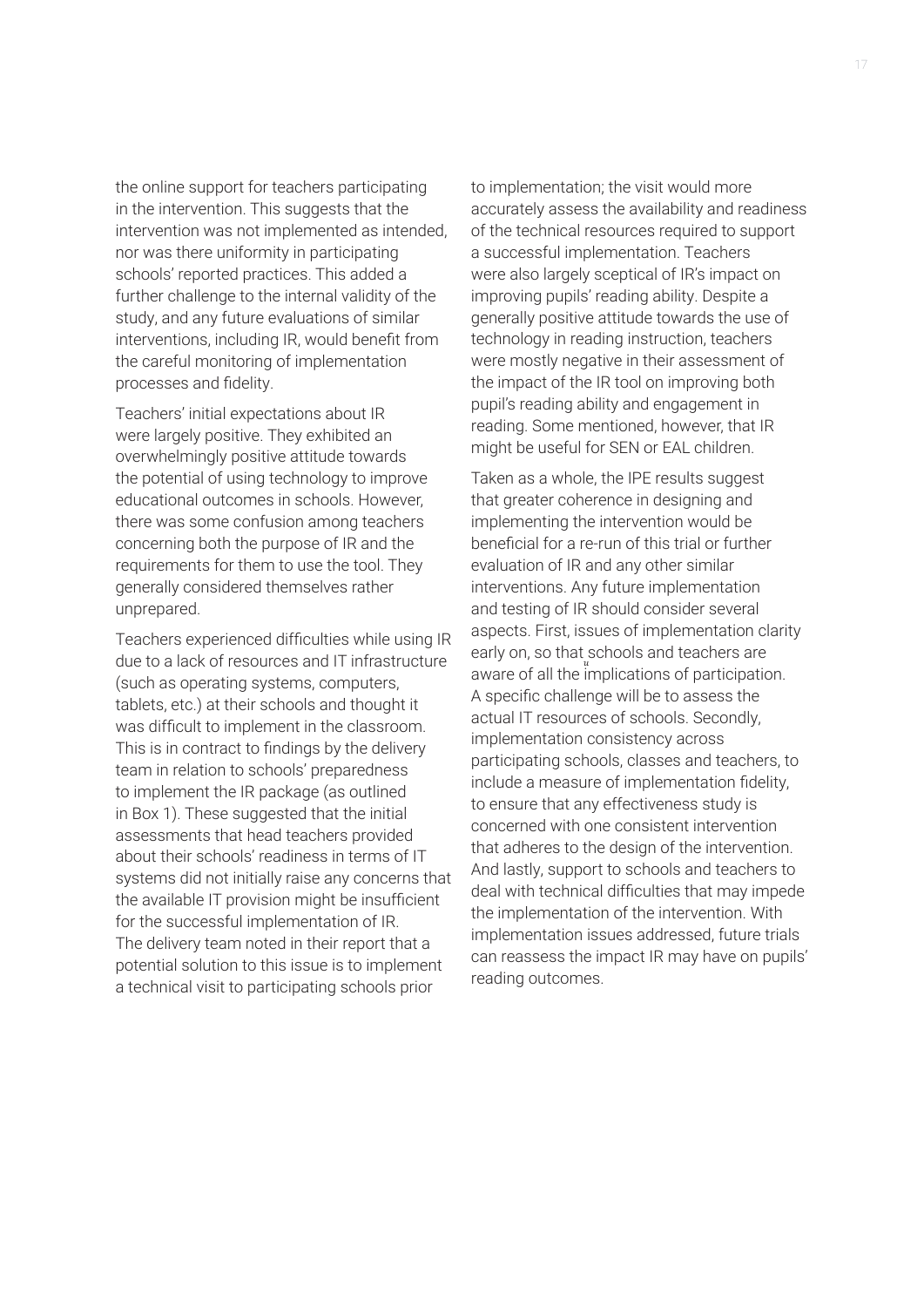# **Annex A**

## Note on groups

One school had mixed year classes. Data was analysed as provided by AfA:

'Year 3 = 1 x Controlled Class and 1 x Treatment [intervention] Class. Year 4 = 1 x Controlled Class and 1 x Treatment [intervention] Class = 4 classes in total. [But] each class has mixed Year 3 and 4 students so there are two sets of age-specific test results for [each] class. This equates to 2 sets of data per class – or 8 sets of data for the school.' (Personal Correspondence). The number of classes in text is provided as analysed.

## Statistical analysis

The general equation for the school- fixed effects model is given below:

$$
y_{ij} = \alpha + Z_i b_j + \delta DF_j + M_j + u_{ij} \qquad i = 1..N, j = 1..M,
$$
 (1)

Where  $y_{ii}$  denotes the outcome of classroom *i* in school *j*. Normally an  $X_{ii}$  1 x k matrix of classroom characteristics, including baseline attainment data, would be included in the model. Since no reliable baseline data is available, this has been excluded from the model.  $DF<sub>i</sub>$  is a dummy variable denoting the intervention effect and  $M_i$  are n-1 dummy variables for school fixed effects. Finally,  $u_{ii}$  is the school-level error term. In equation (1),  $\alpha$  denotes the overall model intercept.  $u_{_j}$  are referred as school-level residuals  $(u_{_{ij}}\!\!\sim\! i.$  i. d  $N(0,\sigma^2)).$ 

The coefficient  $\delta$  associated with the  $DF_i$  dummy will constitute the main result of the trial. To obtain the main result of the trial, Equation (1) above will be estimated for all pupils in all classes.

## Effect size calculation

The effect size is reported as a partial eta squared. The partial eta squared is a measure in which the effects of other independent variables in the model and interactions are partialled out.<sup>21</sup>

The calculation of the effect size (partial eta squared) used the following formula:

η2 = Sum of Squares (between groups) / [Sum of Squares (between groups) + Sum of squares (within groups)]

Where Sum of Squares is the sum of the square of variation for the outcome variable.

<sup>21</sup> Richardson, J.T. 2011. 'Eta squared and partial eta squared as measures of effect size in educational research.' Educational Research Review, 6(2),): 135–47.